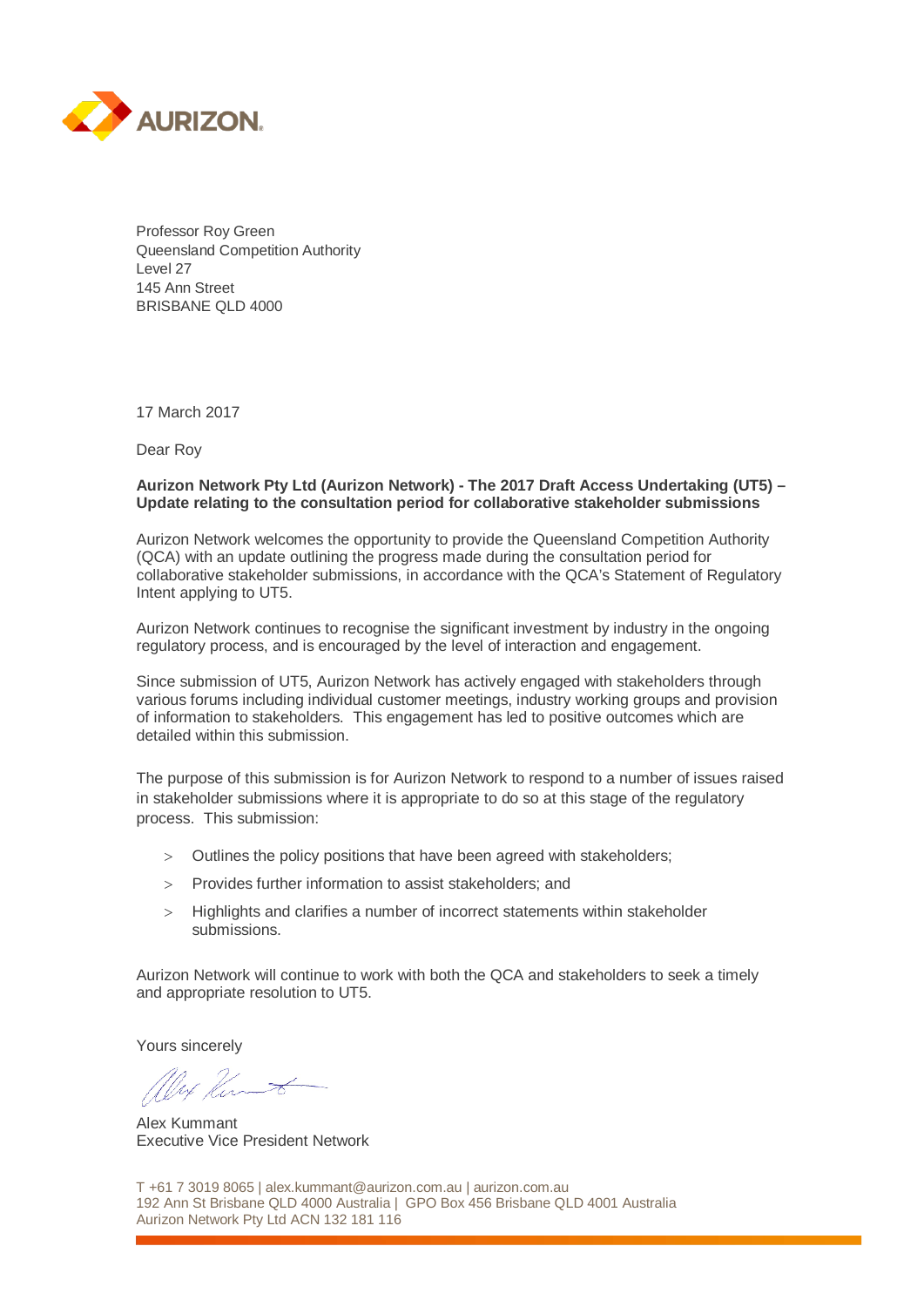

# Aurizon Network Submission 2017 Draft Access Undertaking

Submission following collaboration with Stakeholders

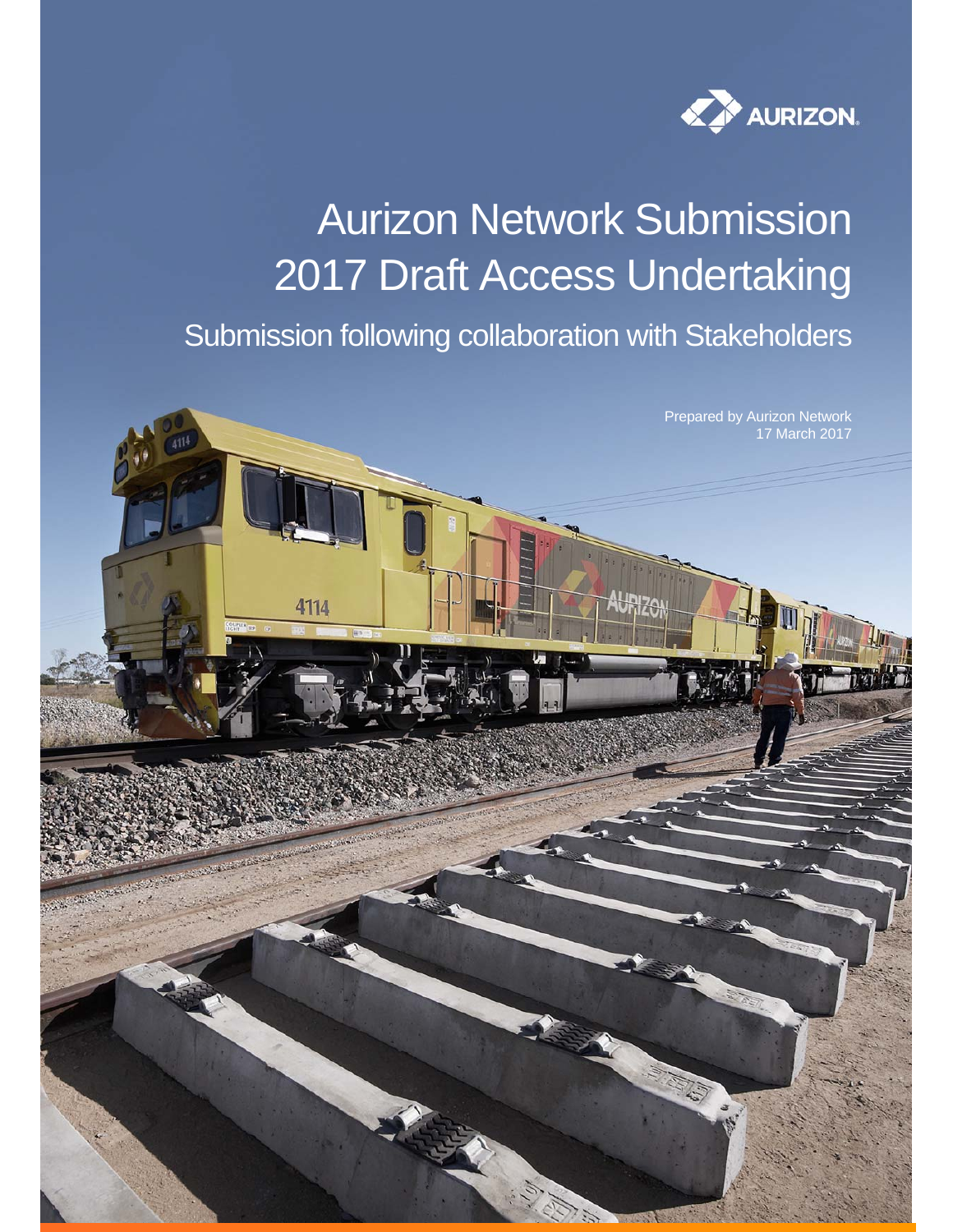# **Executive Summary**

As part of the Queensland Competition Authority's (**QCA**) Compulsory Undertaking process outlined in their Statement of Regulatory Intent, stakeholders including industry associations, above rail operators and coal producers **(Stakeholders)** were required to formally provide their initial submissions on Aurizon Network's 2017 Draft Access Undertaking (**UT5**) on 17 February 2017.

The purpose of this document is for Aurizon Network to provide a report back to the QCA following the collaborative consultation period. This submission:

- Outlines the policy positions that have been agreed with Stakeholders;
- Provides further information to assist Stakeholders; and
- Highlights and clarifies a number of incorrect statements within Stakeholder submissions

This submission has been structured to align with the individual chapters of Aurizon Network's UT5 submission dated 30 November 2017 (**UT5 Submission**). This submission only seeks to address issues that were, by their nature, appropriate to deal with during the collaborative consultation period. That is, issues where it appeared that there was scope for reaching consensus. As such, this submission does not address all issues raised by Stakeholders in their initial submissions, nor does it provide a detailed response to individual matters raised. Aurizon Network will respond to issues raised in the initial submissions as part of the consultation conducted with respect to the QCA's draft decision.

Aurizon Network has worked with Stakeholders during the defined Collaboration Period (17 February to 17 March 2017) to provide further information to address matters raised within Stakeholder submissions and also to work with Stakeholders to reach agreed positions on a number of policy matters. Aurizon Network appreciates the opportunity provided in the Statement of Regulatory Intent to complete this period of collaboration.

Aurizon Network remains focussed on the timely and efficient delivery of UT5, whilst ensuring that it generates revenue commensurate with the regulatory and commercial risks involved in our business. To support these objectives, Aurizon Network has undertaken a thorough engagement process since our UT5 Submission:

- 30 November 2016 Correspondence sent directly to Stakeholders outlining policy and system based pricing;
- 1 December 2016 onwards Meetings with individual producers and operators to outline the contents of the submission and gather initial feedback;
- 12 December 2016 Presentation to the QRC's Rail Working Group to outline the UT5 Submission and hear Stakeholder feedback directly
- January 2017 Ongoing negotiations on policy matters with Stakeholders, aiming to establish agreed positions;
- January to February 2017 Responses to information requests from Access Holders, to assist them with their response to the UT5 Submission; and
- > 17 February to 17 March Detailed engagement with Stakeholders to reach agreed drafting on policy items which were amenable to the collaboration process

Aurizon Network will continue its engagement with the QCA to provide further context to our submission and respond to detailed information requests.

As a result of its engagement with the Queensland Resources Council (**QRC**), Pacific National (**PN**) and Aurizon Operations (**AO**), Aurizon Network has reached agreed drafting on the following matters: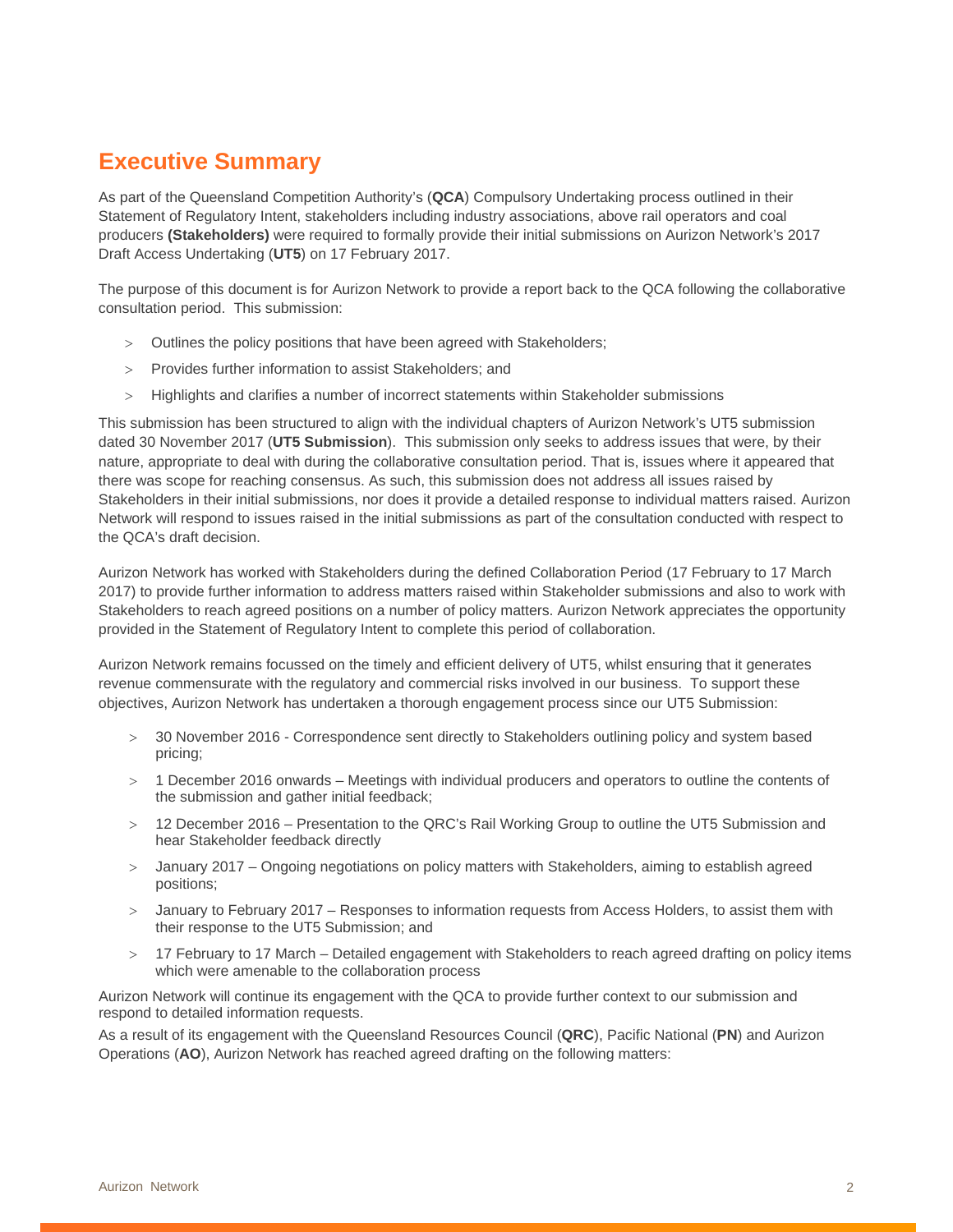#### **Table 1 – Agreed Drafting**

| <b>Item</b>                                                  | <b>Brief Description</b>                                                                                     |
|--------------------------------------------------------------|--------------------------------------------------------------------------------------------------------------|
| Relinquishments associated with<br>increased payloads        | Process to facilitate low cost relinquishment of paths where<br>excess paths result from increase payloads.  |
| <b>Transfers</b>                                             | Simplified drafting. No fee for transfers under 2 years.                                                     |
| <b>Access Conditions</b>                                     | Immaterial matters and non-coal carrying train service<br>agreements excluded from the QCA approval process. |
| Supply Chain coordination                                    | Drafting as per Aurizon Network's 30 November 2016<br>submission.                                            |
| <b>System Capacity Assessment</b>                            | New annual assessment of System Capacity for information<br>purposes only.                                   |
| <b>Standard Rail Connection Agreement</b>                    | Aurizon Network required to conduct a review of the SRCA<br>during the UT5 period.                           |
| RAB – treatment of disposals                                 | Aurizon Network agrees to QRC proposed drafting in relation to<br>clause $1.1(c)(i)$ of Schedule E           |
| Disputes – minor clarification to<br>clause $11.1($ b) only) | Clarification to ensure disputes in relation to non-coal carrying<br>train service agreements are covered.   |

A detailed description of this agreed drafting is set out in section 3, with the specific terms of the agreed drafting for each of the draft UT5 Access Undertaking, draft UT5 Standard Access Agreement and draft UT5 Standard Train Operations Deed provided in Appendix 1

The remainder of this Executive Summary provides the key points for each of the parts of this submission.

#### *Inflation*

Having misaligned inflation rates within the regulatory models is inconsistent with the nominal debt contract in place. In addition, ensuring an entity has an accurate forecast inflation rate is important as it affects the timing of cash flows. The QRC's view of the Australian Energy Regulator's recent decision does not take into consideration the requirements to comply with the National Electricity Rule's Post Tax Revenue Model requirements.

#### *Forecast Volumes*

Stakeholders agreed with Aurizon Network that the UT5 volume forecast will be reviewed by the QCA's appointed consultant.

#### *Regulated Asset Base*

The approval of new assets into the Regulated Asset Base (**RAB**) follows a detailed prudency assessment for each project. As part of that process, the QCA publishes information on their assessment of the capital spend for all Stakeholders to review. The last step in the inclusion of capital in the RAB sees further system based information being published through the RAB roll-forward mechanism.

#### *Capital Indicator*

Aurizon Network has provided more detail regarding the forward looking scope of the capital indicator. Specifically, there is additional information that has been provided that outlines how the scope is set for the forthcoming year, along with the planned scope for Financial Year (**FY**) 2018.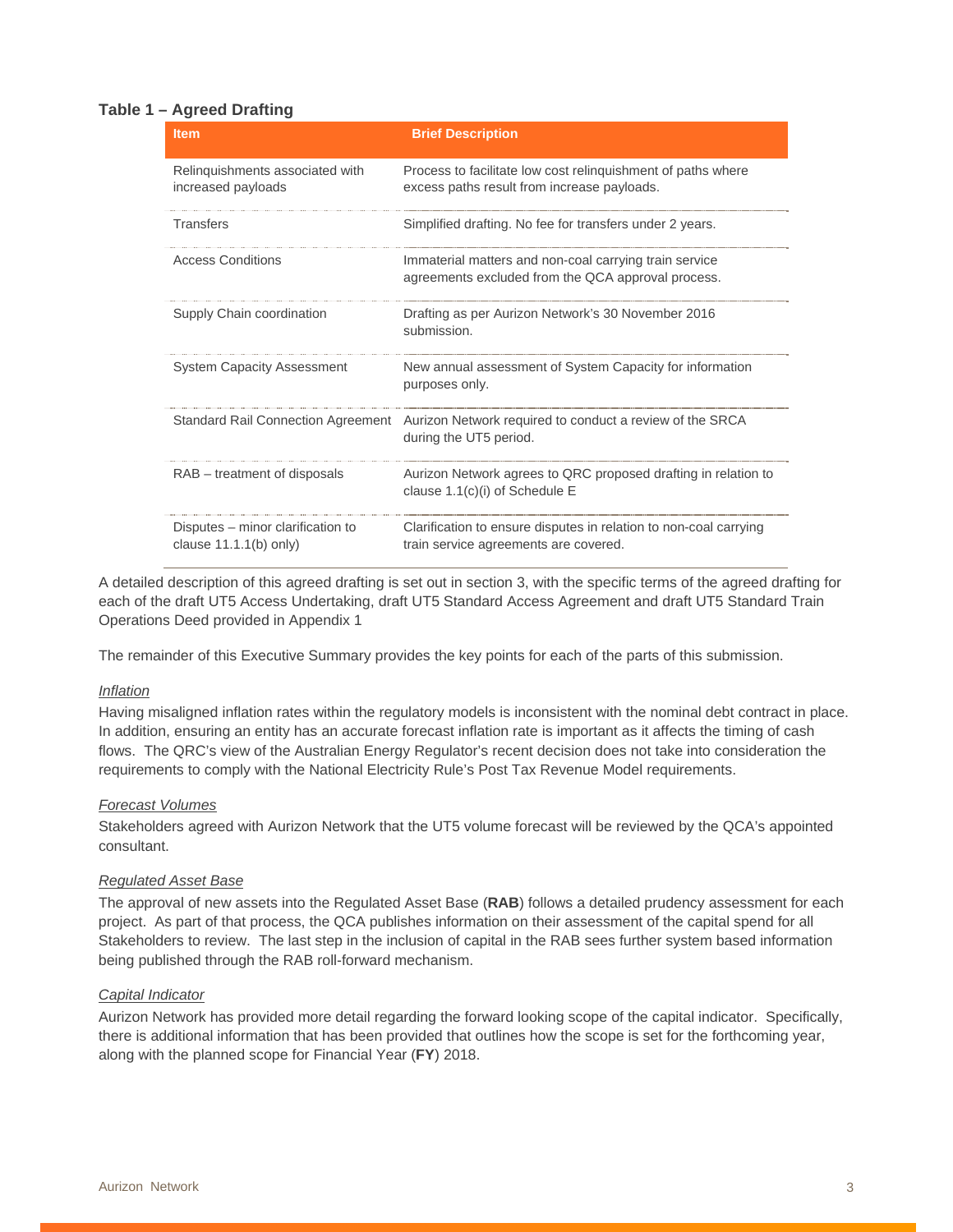#### *Maintenance Cost*

On 13 March 2017, Aurizon Network presented a maintenance symposium to industry on matters that were raised within their submissions and address the requirements of clause 10.3.1 of the 2016 Access Undertaking. Specifically, this presentation aimed to provide more information to outline the efficient costs and more detailed information relating to historical spend and maintenance performance.

#### *Operating Expenditure*

Within Aurizon Network's UT5 Submission, information on the treatment of escalation factors such as Wage Price Index were articulated and displayed graphically. In addition to this information, greater information relating to the major projects and the regulation functions within Aurizon Network has been provided to outline the rationale for including those costs.

#### *Weighted Average Cost of Capital*

Aurizon Network has previously provided information to justify the rationale for not rolling forward the Weighted Average Cost of Capital (**WACC**) and retaining UT4 parameters. Within the UT5 Submission, detailed analysis and information relating to the risk assessment of Aurizon Network was provided. Reviewing Stakeholders comparable submissions from the Hunter Valley Coal Network (**HVCN**) regulatory regime where they highlighted that the CQCN is a riskier asset yet have supported a WACC 1.2% higher in the HVCN, highlighting Stakeholders conflicting and opportunistic view on risk and return.

#### *Depreciation*

All Stakeholders agreed to the approach for retaining the current depreciation arrangements from UT4

#### *Reference tariffs*

The QCA is aware of the confidential Wiggins Island Rail Project (**WIRP**) deed arrangements and the protections that it does and does not afford to Aurizon Network. The WIRP deed does not fully protect Aurizon Network for deferral or optimisation risk as the QRC suggests. In addition, all existing users of the Blackwater system are benefiting from the WIRP infrastructure being within the RAB due to socialised pricing.

#### *Other Issues*

Aurizon Network will continue to collaborate with Stakeholders on AT5 and will aim to submit a Draft Amending Access Undertaking (**DAAU**) by 31 July 2017 or sooner if a workable solution through collaboration is achieved.

Aurizon Network also agrees with the Dalrymple Bay Coal Chain Coordinator (**DCCC**) proposal to address Take-or-Pay pooling arrangements as part of a future DAAU.

# **Introduction**

As outlined in the Aurizon Network Submission 2017 Draft Access Undertaking, coal producers have responded to subdued metallurgical and thermal coal price conditions by seeking productivity gains. Despite this unit cost reduction, there were periods since the approval of UT3 (primarily Q4 2015 to Q2 2016), where up to a quarter of Australian metallurgical coal export volume was understood to have operated at a negative cash margin. As a result of price pressure, some mines became insolvent during the UT4 period; Aurizon Network continues to monitor the situation with these mines and customers.

Relief in the form of higher coal prices was provided in the second half of 2016 where the implementation of policy in China impacting domestic coal production resulted in the primarily self-sufficient nation turning to the seaborne market to meet coal demand. This drove scarcity and a resulting increase in seaborne prices. Following on from a relaxation of the domestic supply-side constraints in China, both the metallurgical coal price and thermal coal price have retreated from the levels witnessed in late 2016, trading at around US\$165/t and US\$80/t respectively in March 2017.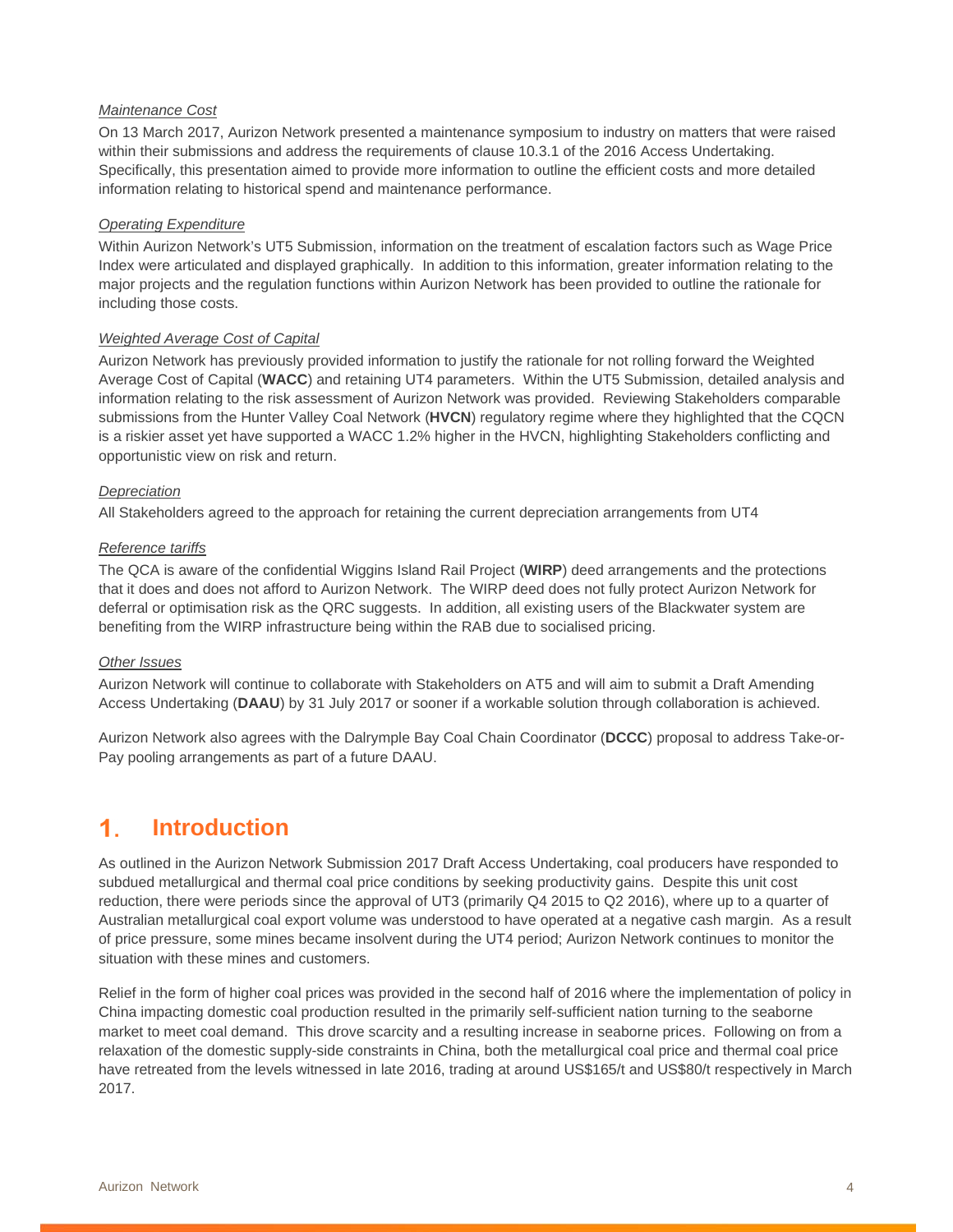Aurizon Network notes the submission made by the QRC and also shares the view put forward of the relative strength of Australia metallurgical and thermal coal supply, typically measured by cost position. However, Aurizon Network challenges the use of a metallurgical coal margin chart<sup>1</sup> and a thermal cost curve<sup>2</sup> as a balanced representation of difficult trading conditions experienced by Australian coal producers in recent times. In particular, the view put forward by the QRC that with only very rare exceptions all Australian coal mines remained cash margin profitable3.

As noted in the metallurgical coal chart reproduced by QRC, the metallurgical coal price assumption for Hard Coking Coal used was US\$90/t. Although this spot price was reached in April 2016, for the preceding twelve months, the spot price did not breach this level, including the period from mid-October 2015 to mid-March 2016 where metallurgical coal traded at less than US\$80/t. It is also noted that quarterly metallurgical coal contract price was less than US\$90/t for the nine months to 30 June 2016. For thermal coal, the spot price identified in the August 2016 dated chart appears to be around US\$68/t, a price level that had been seen in the previous 17 months

As such, the view put forward in the QRC submission does not appear to be a balanced representation of the difficult trading conditions experienced by Australian coal producers in recent times. Reference is made to the QRC State of the Sector Report (*Sector doing its best to keep its head above water*) from February 2016, where, through QRCcommissioned analysis by Wood Mackenzie, the report states

*One-third of all our coal mines in Queensland are running at a loss – in other words they are not earning enough revenue to cover their cash costs. Breaking that down further, more than half of Queensland's thermal coal mines (producing coal for power generation) and one in four of our metallurgical coal mines (producing coal for steel making) are not covering their cash costs.* 

As stated in the UT5 Submission, expenditure for coal exploration in Queensland has typically followed, albeit with a lag, the movement of the prevailing metallurgical price and more importantly, expectations of future price. Recent data including the month of December shows that the increase in coal prices seen in the second half of 2016 has not resulted in a significant increase in Queensland coal exploration spend. Such a response is not unexpected, given the volatility surrounding higher coal prices. This is best summarised by Mike Henry, BHP President Operations (Minerals Australia) in November 2016:

*It's not going to be sustainable in the long term. The only question is when you see it balancing downwards. Is that next month, in two months, is it in six months? And for this reason, the prices were not causing BHP to pump more coal out of its low-cost mines to capture the huge margins on offer.4*

With UT4 operational, Aurizon Network has a stable regulatory base to continue to improve its performance and reliability by knowing its required scope and respective allowances. Ultimately this benefits the producers through the ability to meet their demand. Ongoing focus on key performance indicators include:

- $> a$  continuation of a lost time injury frequency rate of zero in the first half of FY2017;
- $>$  an ongoing focus to deliver the agreed plan, with first half performance to plan rate of 91.5%; and
- $>$  improving asset management leading to a 20% reduction in system closure hours<sup>5</sup>.

Aurizon Network is well positioned to deliver on its Stakeholder requirements in volatile price and demand markets. Aurizon Network's reliability and efficient cost base must continue to allow coal producers in the Central Queensland

 $\overline{a}$ 

<sup>1</sup> Aurizon Network 20017 DAU QRC Submission, Volume 2: Pricing Submission, 17 February 2017, Figure 10, Page 26

<sup>&</sup>lt;sup>2</sup> Aurizon Network 20017 DAU QRC Submission, Volume 2: Pricing Submission, 17 February 2017, Figure 11, Page 27

<sup>&</sup>lt;sup>3</sup> Aurizon Network 20017 DAU QRC Submission, Volume 2: Pricing Submission, 17 February 2017, Page 27

<sup>4</sup> BHP says coal prices 'not sustainable', The Australian, 10 November 2016

<sup>&</sup>lt;sup>5</sup> Half Year Results Analyst Presentation, Aurizon Holdings Limited, 13 February 2017, slide 7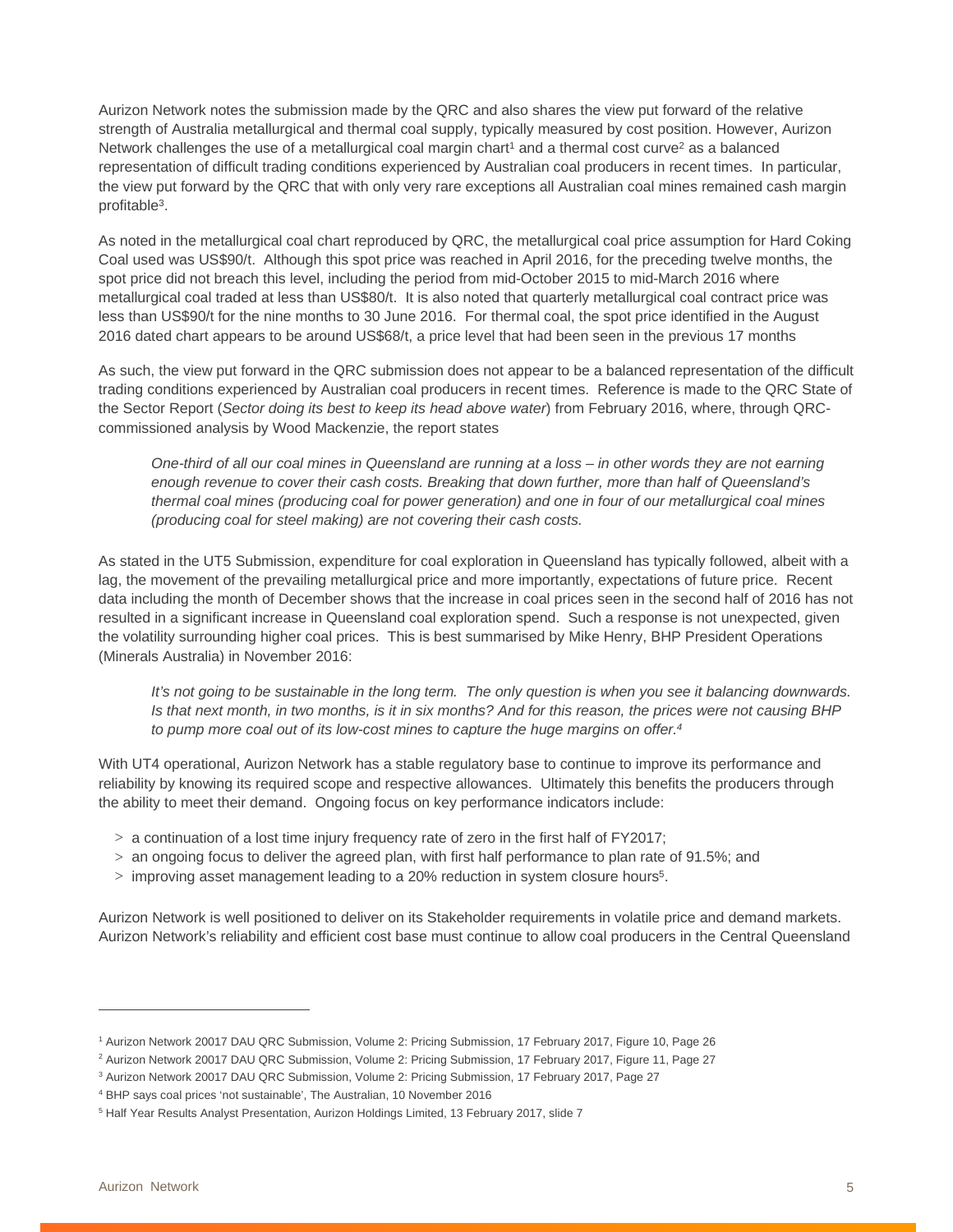Coal Network (**CQCN**) to meet current and future demand rapidly and efficiently in order to remain competitive in a global marketplace.

### **Chapter 2 – Legislative Framework**

The topic of the legislative framework did not lend itself to collaboration and is not addressed in this submission.

# **Chapter 3 – Policy Positions**

#### **Agreed Policy drafting**

In stakeholder's submissions, there was general support for limiting the scope of change from UT4. Since the UT5 submission, Aurizon Network has continued to progress upon its pre-lodgement engagement with both producers and operators to find common solutions to those policy positions, which are amenable to the collaboration process.

Aurizon Network has outlined below, a description of the drafting agreed with each of the QRC, Pacific National<sup>6</sup> and Aurizon Operations7. Where relevant, the specific terms of the agreed drafting is provided in Appendix 1. Aurizon Network's description of the agreed drafting is set out in Table 2 below.

| <b>Item</b>            | <b>Aurizon Network's Description of Agreed Drafting</b>                                                                                                                                                                                                                                                                                                                                                                                                         |
|------------------------|-----------------------------------------------------------------------------------------------------------------------------------------------------------------------------------------------------------------------------------------------------------------------------------------------------------------------------------------------------------------------------------------------------------------------------------------------------------------|
| <b>Relinquishments</b> | Agreed provisions to enable low cost access holder initiated relinguishment of paths, where excess paths<br>result from access holder/operator initiatives to increase train payloads.                                                                                                                                                                                                                                                                          |
|                        | Given industry and operator concerns in relation to Aurizon Network's proposal that Aurizon Network<br>should be able, in appropriate circumstances, to initiate payload increases and associated<br>relinguishments, Aurizon Network has agreed to drop this aspect of its proposal. Consequently, clause 12<br>of Aurizon Network's submission draft of the Standard Access Agreement dated 30 November 2016 (and<br>associated definitions) has been deleted |
|                        | The relinguishment fee will be the present value of the AT2 component of TOP Charges that for the<br>relinguished access rights would have been payable for the reminder of the term of those access rights. <sup>8</sup>                                                                                                                                                                                                                                       |
|                        | Drafting has been included to ensure that where Access Holders notify Aurizon Network that they wish to<br>amend their existing access agreements to incorporate these provisions, Aurizon Network will agree to<br>such amendments.                                                                                                                                                                                                                            |
|                        | Agreed drafting is provided in Appendix 1 which includes a revised draft of the UT5 Standard Access<br>Agreement, Standard Train Operations Deed and Clause 7.4.9 of the Access Undertaking).                                                                                                                                                                                                                                                                   |
| <b>Transfers</b>       | Agreed redrafting of the UT4 transfer provisions to improve clarity and workability. With one exception<br>(relating to the transfer fee free period), the intent of this redrafting is not to change policy positions                                                                                                                                                                                                                                          |

#### **Table 2 – Agreed Drafting**

 $\overline{a}$ 

<sup>&</sup>lt;sup>6</sup> Pacific National has yet to complete its review all of the associated definition changes in Part 12 of the Undertaking, however it has indicated that it will provide its view on these items in in a timely manner.

<sup>&</sup>lt;sup>7</sup> Aurizon Operations has indicated that it supports the agreed drafting in relation to relinquishments, transfer and access conditions, and that it has no comments to make in relation to the other matters.

<sup>&</sup>lt;sup>8</sup> In light of broader industry agreement and QRC support of this approach, Aurizon Network notes BMA has not sought to maintain its alternate view on the relinquishment fee (per its February 2017 DAU submission).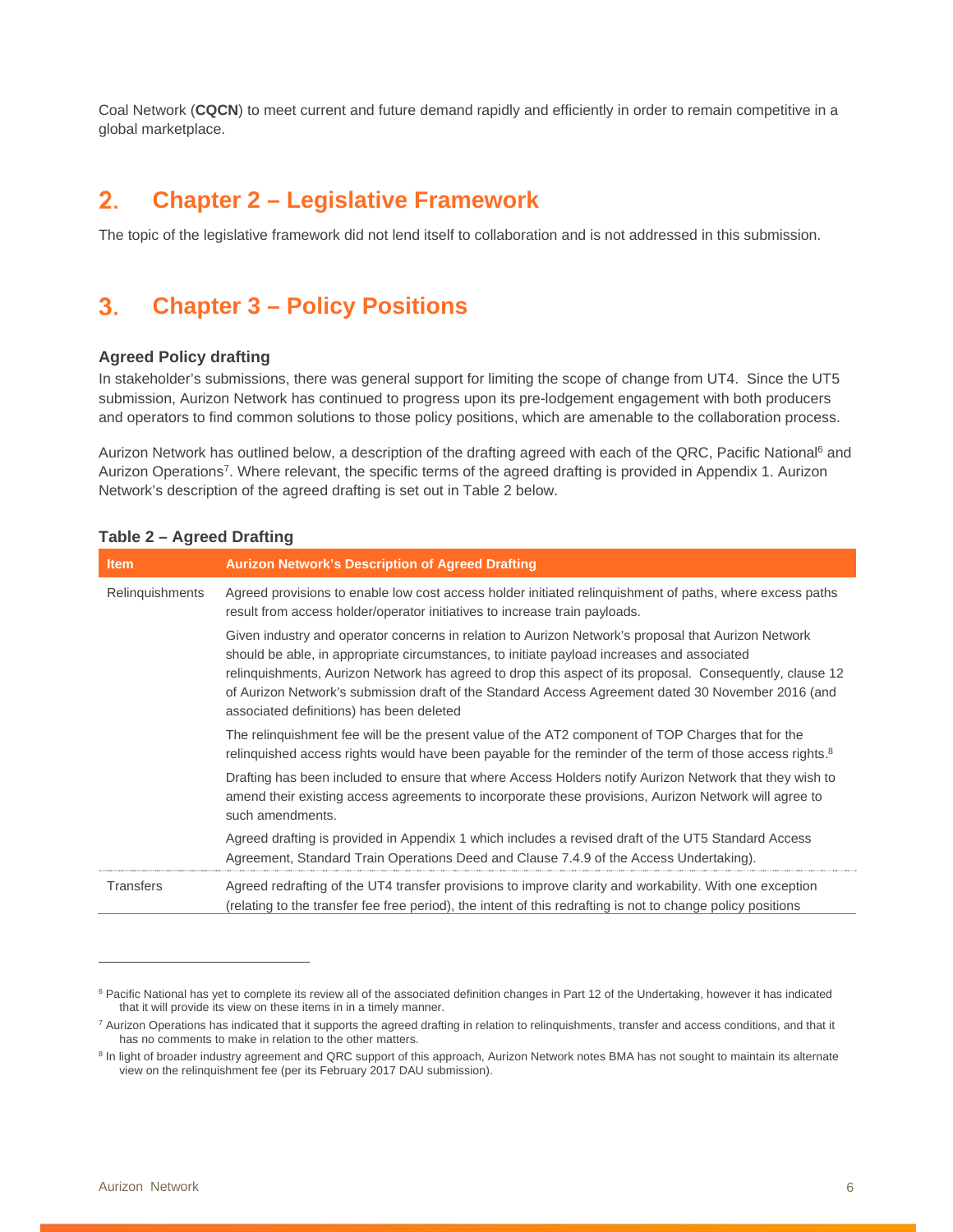| <b>Item</b>                                     | <b>Aurizon Network's Description of Agreed Drafting</b>                                                                                                                                                                                                                                                                                                                                                                                                                                                                                                                                                                                                                                                                                                                                                                                                                      |
|-------------------------------------------------|------------------------------------------------------------------------------------------------------------------------------------------------------------------------------------------------------------------------------------------------------------------------------------------------------------------------------------------------------------------------------------------------------------------------------------------------------------------------------------------------------------------------------------------------------------------------------------------------------------------------------------------------------------------------------------------------------------------------------------------------------------------------------------------------------------------------------------------------------------------------------|
|                                                 | approved in UT4, but to clarify drafting and improve workability so that transfer provisions are easier to<br>understand and apply.                                                                                                                                                                                                                                                                                                                                                                                                                                                                                                                                                                                                                                                                                                                                          |
|                                                 | Agreed that no transfer fee should apply to transfers for periods of 2 years or less. This aligns with the UT3<br>position, and the position under a number of UT1 and UT2 agreements that were varied by agreement<br>between the parties following the QCA's in principle approval dated 16 February 2016 <sup>9</sup> relating to the<br>adoption of the UT3 transfer fee free period within UT1 and UT2 agreements.                                                                                                                                                                                                                                                                                                                                                                                                                                                      |
|                                                 | Aurizon Network anticipates this measure will assist adoption and use by access holders of the UT5<br>transfer provisions, enabling access holders to take advantage of the UT5 expedited short term transfer<br>process.                                                                                                                                                                                                                                                                                                                                                                                                                                                                                                                                                                                                                                                    |
|                                                 | Agreed drafting (clause 7.4.2 to clause 7.4.8) is provided in Appendix 1.                                                                                                                                                                                                                                                                                                                                                                                                                                                                                                                                                                                                                                                                                                                                                                                                    |
| Access<br>Conditions                            | Aurizon Network has agreed to adopt the QRC's proposed language with respect to Access Conditions<br>(subject to two minor amendments discussed below). This will ensure that immaterial variations to<br>standard access agreements do not require QCA pre-approval. Pre-approval will remain a requirement for<br>other, more material variations.                                                                                                                                                                                                                                                                                                                                                                                                                                                                                                                         |
|                                                 | The first agreed minor amendment to the QRC's originally proposed language, is that non-coal carrying<br>train service access agreements have been expressly excluded from the access conditions regime.                                                                                                                                                                                                                                                                                                                                                                                                                                                                                                                                                                                                                                                                     |
|                                                 | The rationale for this exclusion is that the terms of the Standard Access Agreement relate specifically to<br>coal-carrying services, such that access agreements for non-coal carrying train services will always vary<br>from the Standard Access Agreement. This accords with our understanding of the original intent of the<br>QCA's UT4 drafting and is supported by both non-coal carrying train service Access Holders (Aurizon<br>Operations and Pacific National).                                                                                                                                                                                                                                                                                                                                                                                                 |
|                                                 | The second agreed minor amendment to the QRC's original proposed drafting relates to the definition of<br>Access Charge, so that an Access Charge only relates to an Access Agreement and not any other<br>agreement or arrangement. This represents a reversion to the UT4 definition of Access Charge and to<br>Aurizon Network's original UT5 proposal.                                                                                                                                                                                                                                                                                                                                                                                                                                                                                                                   |
|                                                 | Agreed drafting (clause 6.13 and the definitions of Access Charge and Access Conditions in Part 12) is<br>provided in Appendix 1.                                                                                                                                                                                                                                                                                                                                                                                                                                                                                                                                                                                                                                                                                                                                            |
| Supply Chain<br>Coordination                    | Industry has agreed to support Aurizon Network's original drafting of the Supply Chain Coordination clauses<br>(clause 7A.3).                                                                                                                                                                                                                                                                                                                                                                                                                                                                                                                                                                                                                                                                                                                                                |
|                                                 | Agreed drafting is as set out in Aurizon Network's original UT5 submission dated 30 November 2016.                                                                                                                                                                                                                                                                                                                                                                                                                                                                                                                                                                                                                                                                                                                                                                           |
| Supply Chain<br><b>Capacity Review</b>          | Aurizon Network has agreed to undertake an annual assessment of system capacity (essentially, supply<br>chain capacity) for each coal system. Aurizon Network has agreed to undertake this System Capacity<br>Assessment on the basis that it will be for information purposes only for the benefit of Access Holders and<br>Access Seekers (and their respective Customers and Train Operators), is not subject to expert review and<br>will not result in any consequence for Aurizon Network in the event that a supply chain capacity deficit is<br>identified in the System Capacity Assessment. Aurizon Network considers this position is appropriate given<br>that Aurizon Network does not control elements of the supply chain other than its below rail infrastructure,<br>and hence should not be penalised in the case of deficit which is outside its control. |
|                                                 | This measure is volunteered by Aurizon Network to provide clarity in relation to supply chain capacity, assist<br>in identifying supply chain bottlenecks and promote industry discussion on how best to address these.<br>Agreed drafting (new clause 7A.4.3) is provided in Appendix 1.                                                                                                                                                                                                                                                                                                                                                                                                                                                                                                                                                                                    |
|                                                 | Note the QRC originally proposed alternate drafting within 7A.4 to deal with System Capacity Assessments.<br>Given the agreed position described, QRC has confirmed it no longer presses the balance of amendments it<br>had sought to clause 7A.4 to the extent they relate to System Capacity Assessments.                                                                                                                                                                                                                                                                                                                                                                                                                                                                                                                                                                 |
| <b>Standard Rail</b><br>Connection<br>Agreement | The QRC has withdrawn its submission that the Standard Rail Connection Agreement should be reviewed<br>as part of the UT5 approval process, in return for a commitment by Aurizon Network to review the SRCA by<br>a date no later than 12 months following the approval of UT5.                                                                                                                                                                                                                                                                                                                                                                                                                                                                                                                                                                                             |

<sup>9</sup> Available on the QCA's website at http://www.qca.org.au/Rail/Aurizon/Intro-to-Aurizon/2010-Access-Undertaking/Aurizon-s-2010-AU-Ongoing-Compliance/Transfer-Fees/In-Progress/UT2-Transfer-Fees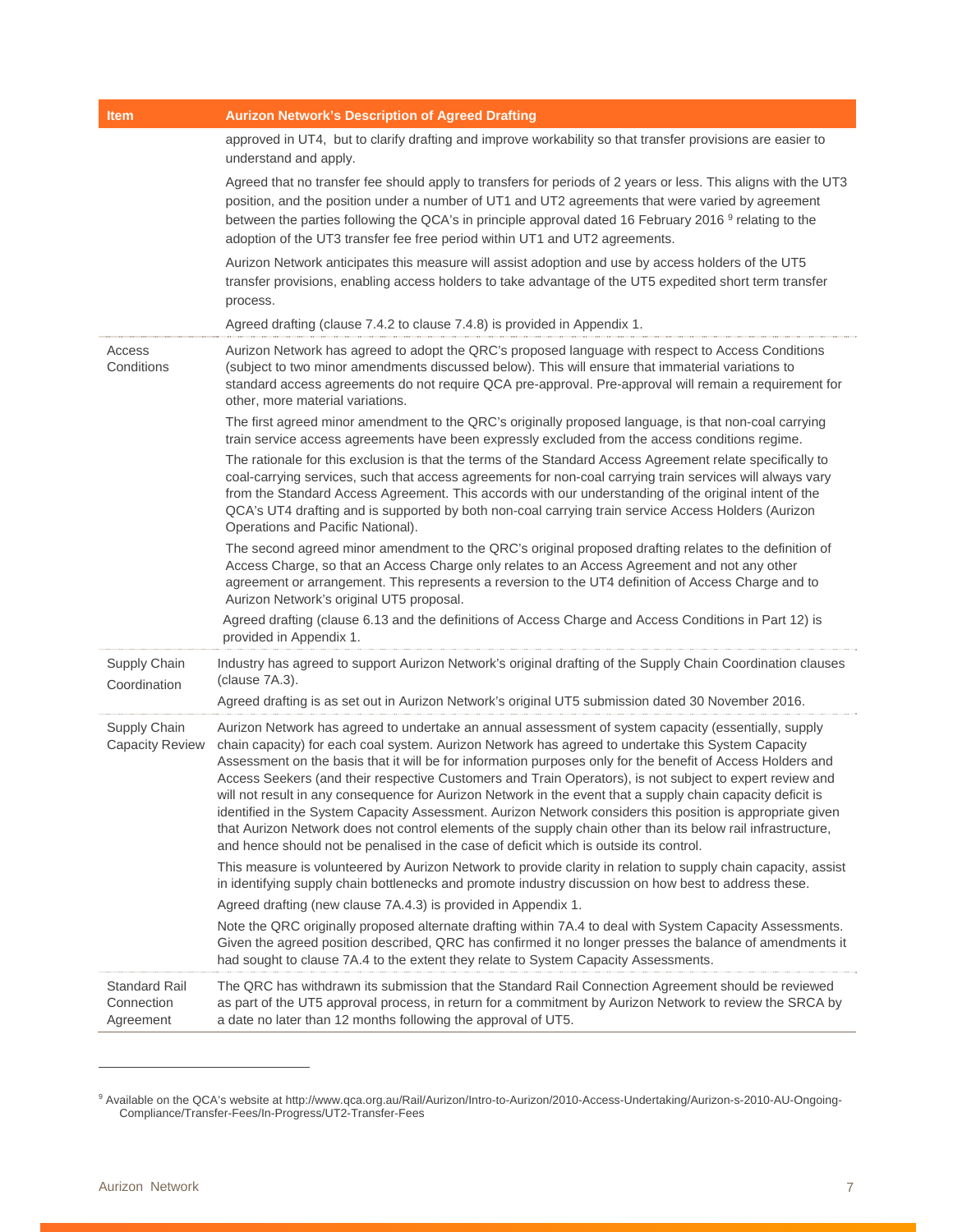| <b>Item</b>                                                             | <b>Aurizon Network's Description of Agreed Drafting</b>                                                                                                                                                                                                                                                                                                                                                                                                                                           |
|-------------------------------------------------------------------------|---------------------------------------------------------------------------------------------------------------------------------------------------------------------------------------------------------------------------------------------------------------------------------------------------------------------------------------------------------------------------------------------------------------------------------------------------------------------------------------------------|
|                                                                         | Agreed drafting (new clause 9.2) is provided in Appendix 1.                                                                                                                                                                                                                                                                                                                                                                                                                                       |
| <b>RAB</b>                                                              | Aurizon Network agrees to the QRC's proposed drafting change to clause 1.1(c)(i) of Schedule E which<br>relates to the appropriate treatment of disposals from the RAB. (See QRC drafting submitted on 17<br>February 2017)                                                                                                                                                                                                                                                                       |
|                                                                         | Aurizon Network notes that the QRC has supported Aurizon Network's proposed drafting in clause 1.2(b)(i),<br>1.2(b)(ii) and 1.2(b)(iii) of Schedule E which relates to RAB optimisation. (See relevant clauses of QRC's<br>drafting submitted on 17 February 2017)                                                                                                                                                                                                                                |
|                                                                         | For clarity, Aurizon Network does not agree with the QRC's proposed new clause 1.2(b)(iv) to address the<br>treatment of an Expansion related Capacity Shortfall within the RAB, for reasons outlined below.                                                                                                                                                                                                                                                                                      |
| $Disputes -$<br>(minor<br>clarification to<br>clause 11.1.1(b)<br>only) | Aurizon Network has agreed to a small revision to its original wording to ensure that non-coal carrying train<br>service agreements are not inadvertently exempted from the dispute resolution provisions, because the<br>dispute relates to a refusal by a party to vary the terms of a Standard Access Agreement. This is<br>appropriate because the Standard Access Agreement relates to coal-carrying services, and must always be<br>varied to accommodate non-coal carrying train services. |
|                                                                         | Agreed drafting (clause 11.1.1(b)) is provided in Appendix 1.                                                                                                                                                                                                                                                                                                                                                                                                                                     |

Otherwise, Aurizon Network's position on policy items set out in its UT5 submission remains unchanged.

#### **Other Policy Matters raised by Stakeholders**

Although there was support for limiting the number of policy changes from UT4, some Stakeholders have commented on additional policy matters for QCA review. However, Aurizon Network considers these submissions have not set out a compelling case for change. These positions include:

#### **Table 3 – Other policy matters**

| <b>Matter</b>                                                                                         | <b>Stakeholder</b>                     | <b>Aurizon Network Position</b>                                                                                                                                                                                                                                                                                                                                                        |
|-------------------------------------------------------------------------------------------------------|----------------------------------------|----------------------------------------------------------------------------------------------------------------------------------------------------------------------------------------------------------------------------------------------------------------------------------------------------------------------------------------------------------------------------------------|
| Self-insurance - More prescriptive details<br>outlining how events are funded using<br>self-insurance | Anglo American                         | The Access Undertaking is clear about self-insurance<br>and cost pass-through mechanisms.                                                                                                                                                                                                                                                                                              |
| Confidential Information (Ringfencing)                                                                | Anglo American and<br>Pacific National | This part of the Access Undertaking was discussed at<br>length during UT4 and new controls were mandated<br>through that process. Prior to adopting additional<br>change, appropriate time should be allowed to enable an<br>informed assessment of these UT4 controls.                                                                                                                |
| Form of Regulation                                                                                    | Anglo American                         | Outside the scope of an undertaking review                                                                                                                                                                                                                                                                                                                                             |
| Review Event Process - Greater clarity<br>on process                                                  | Anglo American                         | Aurizon Network will continue to seek to involve<br>Stakeholders in the review event process, specifically on<br>the period over which costs should be recovered. This is<br>coupled with the QCA process of consultation and<br>detailed engineering consultant review of review event<br>claims.                                                                                     |
|                                                                                                       |                                        | Aurizon Network agrees that it makes sense for the QCA<br>to review the capital and operational expenditure claims<br>associated with flood recovery at the same time<br>(although the recovery method will differ) and will work<br>with QCA staff to facilitate this approach (under existing<br>Access Undertaking provisions) in respect of future flood<br>related review events. |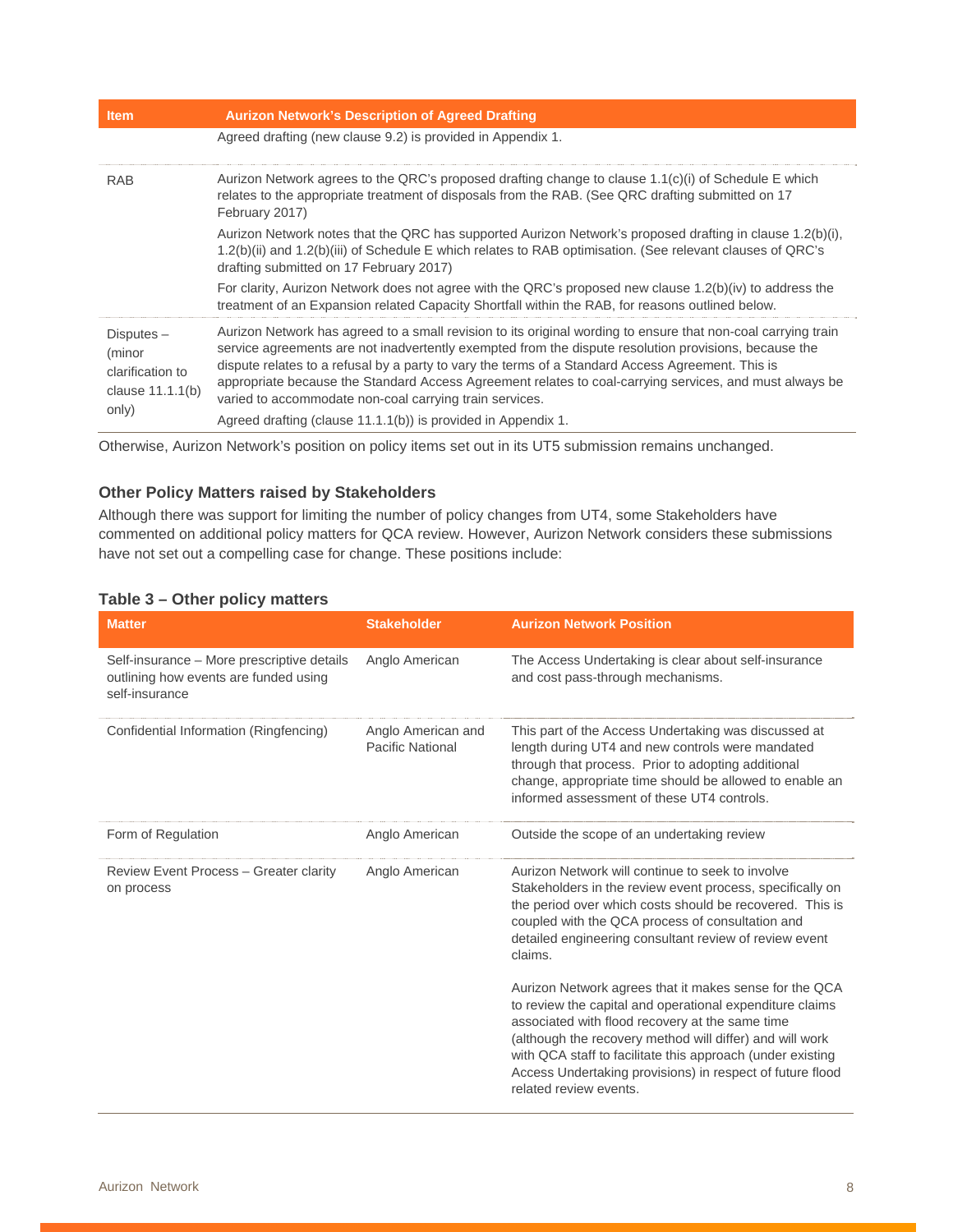| <b>Matter</b>                                            | <b>Stakeholder</b> | <b>Aurizon Network Position</b>                                                                                                                                                                                                                                                                                     |
|----------------------------------------------------------|--------------------|---------------------------------------------------------------------------------------------------------------------------------------------------------------------------------------------------------------------------------------------------------------------------------------------------------------------|
| Incentive Mechanism                                      | Pacific National   | The consideration of a KPI and a supporting incentive<br>regime is appropriate. However a review of this needs to<br>ensure that the correct KPIs are set, with appropriate<br>incentives. This would be appropriate to include with the<br>future pricing review.                                                  |
| Treatment of Capacity Shortfall within the<br><b>RAB</b> | <b>QRC</b>         | Aurizon Network considers existing provisions within<br>Schedule E (conditional pre-approval and ex-post<br>approval of prudency and efficiency of Expansion capital<br>for inclusion within the RAB) already deal appropriately<br>with the situation where an Expansion does not deliver<br>anticipated capacity. |

# **The UT5 Maximum Allowable Revenue Proposal**

The topic of the UT5 maximum allowable revenue proposal did not lend itself to collaboration and is not addressed in this submission.

# **Inflation**

#### **Stakeholder Issue - Different inflation rates is consistent with nominal debt financing**

The QRC submits that the current approach of using different inflation rates in the regulatory models

*"….links regulatory WACC determinations to financial markets where regulated businesses finance their activities using nominal debt and equity. Using a nominal WACC provides a regulated cash flow profile that better matches the servicing of nominal debt and equity."* 

#### *Aurizon Network Response*

The misalignment of inflation rates used in the regulatory models is actually inconsistent with the nominal debt contract in place, as it delivers a target real cost of capital. This is explained in pages 114-116 of Aurizon Network's UT5 Submission and page 9-10 of the accompanying CEG report on inflation.

#### **Stakeholder Issue - Implication of using forecast inflation in RAB roll-forward model**

The QRC submits that

"*If the QCA was minded to adopt a forecast of inflation for both the roll forward of the RAB and calculation of the ARR, there are two key implications:* 

- *a) firstly, any methodology for forecasting the inflation rate will satisfy the NPV=0 principle such that a decision to align the approaches to inflation should not in any way alter the QCA's existing approach to forecasting inflation; and*
- b) *secondly, if Aurizon Network's is genuine about being concerned about the systematic risk it faces due to differences in forecast and actual inflation, removing that risk should lead to an appropriate reduction in beta to reflect the elimination of that risk.*"

#### *Aurizon Network Response*

Even if the QCA accepts the proposal to use forecast inflation in the RAB roll-forward model, it is still important to have an accurate inflation forecast. This is because forecast inflation rate affects the timing of cash flows. Having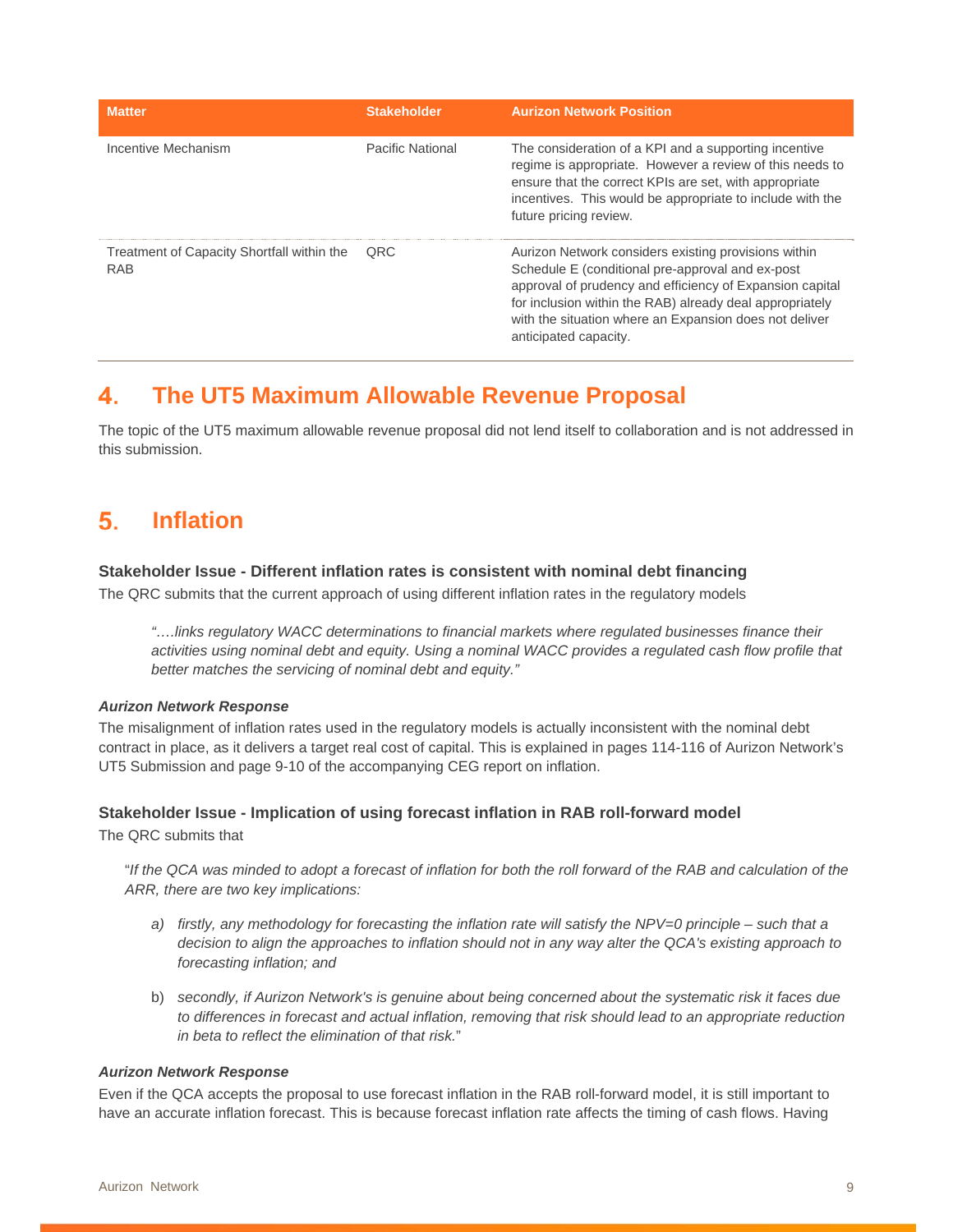adequate cash flows is important as Aurizon Network needs to distribute regular cash flows to both equity and debt holders, and also fund the sustaining/renewal capital expenditure.

The relationship between the proposed change in inflation used in the RAB roll-forward model and systematic risk is not plausible. For example, if equity investors prefer a real return, then the proposed change actually increases equity investor's risk. For systematic risk, it also depends on the relationship between the inflation movement and the market portfolio return. It is not a sound conclusion that by correcting the inflation rate inconsistency will reduce the systematic risk for Aurizon Network.

#### **Stakeholder Issue - Long-term inflation forecast provides more stable cash flows**

The QRC has provided the following statement in their submission:

*"the inflation forecast simply becomes a cash flow deferment factor. By using a stable deferment factor across multiple regulatory periods, the QCA would provide stable and predictable cash flows."* 

#### *Aurizon Network Response*

As explained in page 118 of Aurizon Network's UT5 Submission, breakeven inflation forecast is more likely to provide stable cash flows than the long-term forecast of 2.5%. As shown by CEG, breakeven inflation has a strong positive correlation with the nominal risk-free rate.<sup>10</sup> This means when the risk-free rate is high (resulting in a high WACC assuming other parameters are constant), breakeven inflation is likely to be high. As a result, the higher return on capital building block will be proportionately offset by a higher rate of inflation subtracted from the depreciation building block. Ultimately this approach smooths the Reference Tariffs over time.

#### **Stakeholder Issue - Breakeven inflation forecast has been rejected by the AER in the AusNet Services Decision**

QRC submits that breakeven inflation forecast has been rejected by the Australian Energy Regulator (**AER**) and that this decision highlights the flaws with the proposed approach.

#### *Aurizon Network Response*

Aurizon Network notes the decision to reject the breakeven inflation forecast by the AER. However, one of the important considerations of the AER, is the requirements of the post-tax revenue model (**PTRM**) under the National Electricity Rules (**NER**) which was outlined within the AER decision being:

*"Moreover, the method for estimating expected inflation is defined in the post-tax revenue model (PTRM) and changing this should be done in accordance with distribution consultation procedures."11*

The AER therefore interprets the NER as limiting the ability of the AER to change the methodology for inflation for an individual regulated entity. The AER's position is that a change the inflation methodology requires a change to the PTRM, which is a standard approach for all entities in which the AER regulates.

This reasoning is further re-inforced by the determination of the Australian Competition Tribunal in respect of an application for review brought by South Australian Power Networks (**SAPN**), where the Tribunal found:

 *"For the reasons given, the Tribunal concludes that the PTRM is binding on SAPN and the AER such that AER cannot consider inflation outside the PTRM, as proposed by SAPN. Accordingly the Tribunal concludes that the AER did not make any error."12*

<sup>&</sup>lt;sup>10</sup> CEG, 2016 Best Estimate of Inflation: Revaluation and Revenue Indexation, pp. 26-28.

<sup>&</sup>lt;sup>11</sup> AER, 2016, AusNet Services distribution determination final decision 2016-20, Attachment 3, p. 153.

<sup>&</sup>lt;sup>12</sup> ACT, 2016, Application by SA Power Networks [2016] ACompT 11, para. 619.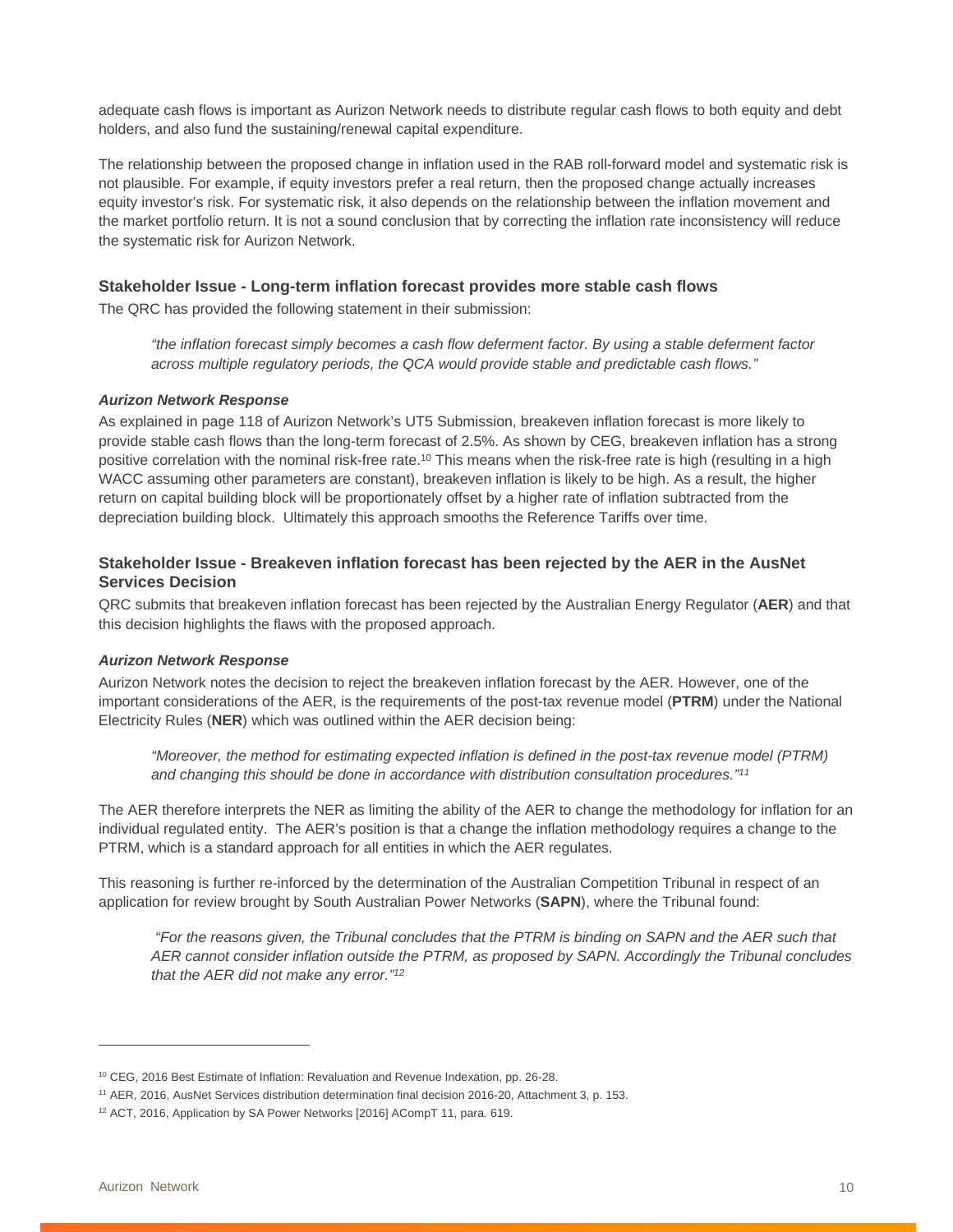The QCA, on the other hand, is not bound by the NER in the assessment of Aurizon Network's inflation proposal. Therefore, Aurizon Network does not consider the rejection of breakeven inflation forecast by the AER due to the requirement of the NER has any implications for the QCA's determination on Aurizon Network's proposed inflation forecast methodology.

A change in the way the rate of inflation was calculated was reinforced late last year by the Economic Regulation Authority of Western Australia (**ERAWA**), as part of the 2016 Rail Weighted Average Cost of Capital review13, which saw them move away from the RBA mid-range forecast of 2.5% and adopt the breakeven inflation forecast.

### **Forecast Volumes**

Aurizon Network continues to support the independent review by the QCA of the forecast tonnes.

# **Chapter 7 – Regulated Asset Base**

#### **Stakeholder Issue – Information on the build-up of the RAB**

Anglo requested that there should be a "bottom up" build of RAB values by system so that users can see the detailed assets and other granular aspects, including asset write offs, etc making up the proposed RAB value in each system.

#### *Aurizon Network Response*

For clarity Figure 30 (page 155) in the UT5 Submission is only a forecast RAB. It contains approved capex until FY2015 and forecast spend for FY2016 and FY2017 respectively. The capital indicator estimates the capex for the UT5 period.

Aurizon Network believes that Stakeholders have sufficient visibility on what capital is included in the RAB under the existing regulatory processes which includes consultation relating to the capital approval process. Inclusion of assets into the RAB, follows the governance procedures outlined within Schedule E of UT4. The steps are as follows:

- Assets are included in the RAB only after the QCA has approved the capital expenditure through an ex post audit of the annual capital claim<sup>14</sup>
- The QCA appoints an independent consultant to perform this audit at a project and detailed transactions level.
- The consultant's analysis and findings are published and open for Stakeholder consultation.
- Following the consultation, the QCA makes a Final Decision on the claim. It should be noted that as part of this decision making process the QCA has in the past adjusted or rejected capital claimed by Aurizon Network for inclusion in the RAB.
- This is followed by the annual RAB roll-forward process. Where the approved capital project is included in the RAB .Each capital project is individually assessed and included in the RAB.

 $\overline{a}$ 

<sup>13</sup>https://www.erawa.com.au/cproot/14527/2/Att%201%20Rail%20%20WACC%20Final%20Determination%20of%20WACC%202016%2061%20 2017.PDF

<sup>&</sup>lt;sup>14</sup> While schedule F also details a pre-approval process including a detailed audit of prudency prior to project commencement. Recent times has not seen Aurizon Network seek pre-approval for capital projects.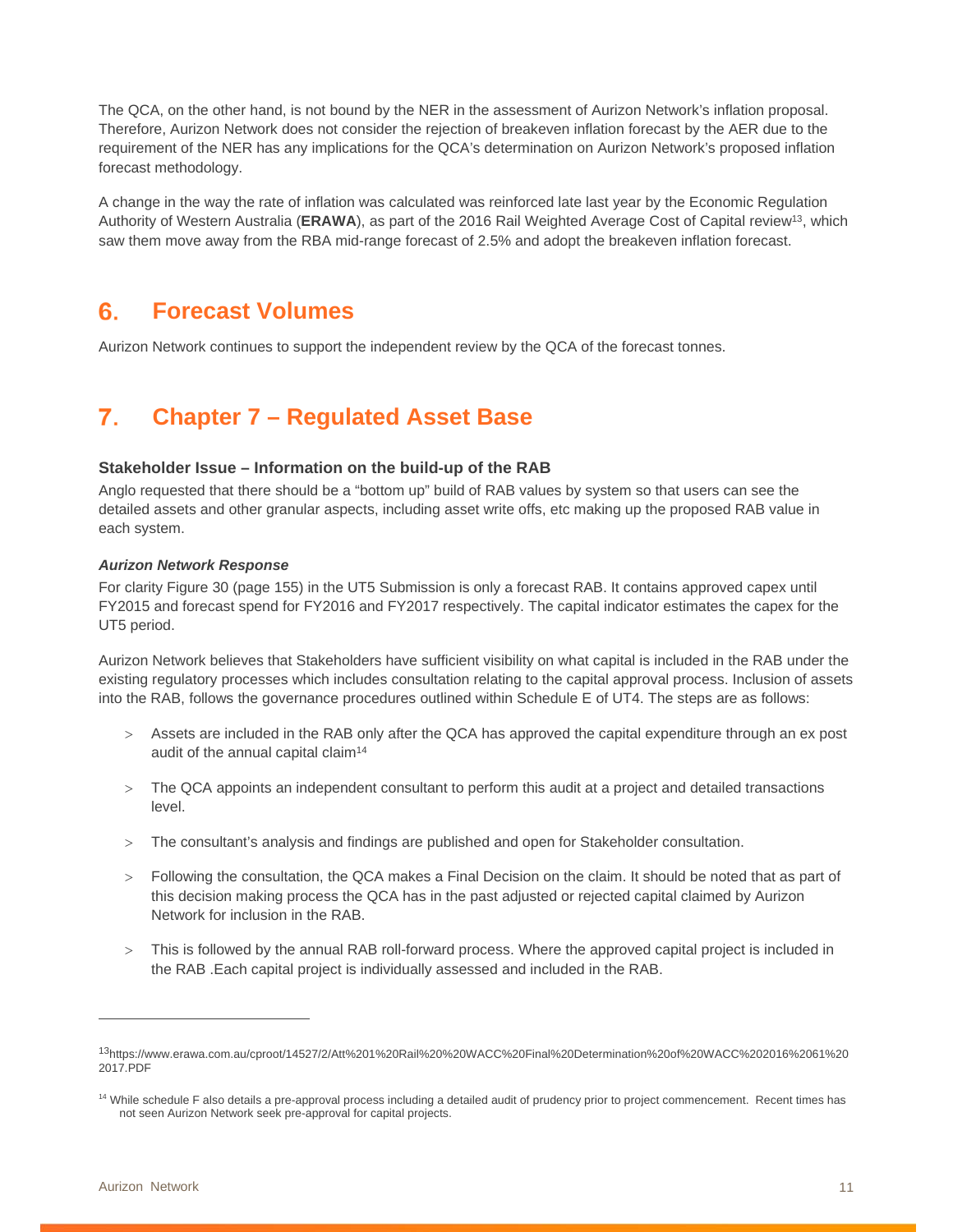The RAB is reported at a system level. The RAB roll forward report is published on Aurizon Network's website following QCA approval. The QCA also publishes these reports upon approval on their website.

Once capital is included via the RAB Roll forward, the RAB is maintained at a system level and not asset level. Aurizon Network provides detailed models to the QCA and its auditors to support the processes above. Any difference between the indicator and actual capex is trued-up via the capital carry-over mechanism.

Capturing and tracking data at asset level for the RAB is not possible without significant investment in systems and resources which would add limited value.

# **Chapter 8 – Capital indicator**

#### **Stakeholder Issue - Asset renewals and maintenance trade-off**

The QRC suggests that Aurizon Network has not demonstrated the tradeoff between investing in greater asset renewals rather that higher maintenance costs.

#### *Aurizon Network Response*

The proposed asset renewals regime is risk and priority based, balancing network availability, capital requirements and resourcing constraints. Assets are primarily renewed as they reach or are past their useful lives effectively maintaining the status quo.

Whist the maintenance and other reactive intervention costs relating to the renewed assets are reduced, this is offset by increased costs elsewhere on the network as other asset conditions deteriorate and have to be maintained until they can be renewed in an efficient manner. Hence the overall condition of the network remains largely constant requiring a steady maintenance/ renewal regime and costs remain constant as outlined at the maintenance symposium on 13 March 2017 and contained within Appendix 2.

#### **Stakeholder Issue – Level of information on the Capital Indicator**

Both the QRC and Anglo American consider there is insufficient information for the QRC to be able to make any detailed informed assessment of the efficiency or prudency of the proposed capital indicator. The QRC stated it will rely on the QCA consultants.

Anglo American went on to state that there is little information regarding the individual projects that make up the capital indicator.

#### *Aurizon Network Response*

Aurizon Network's capital indicator chapter was not detailed given the indicator is only a forecast of capital spend and actual capital is only included in the RAB subject to an ex-post assessment of prudency by the QCA.

Aurizon Network has a detailed framework to develop the scope for the capital indicator. This is detailed as below:

#### **Figure 1 – Asset Based Management**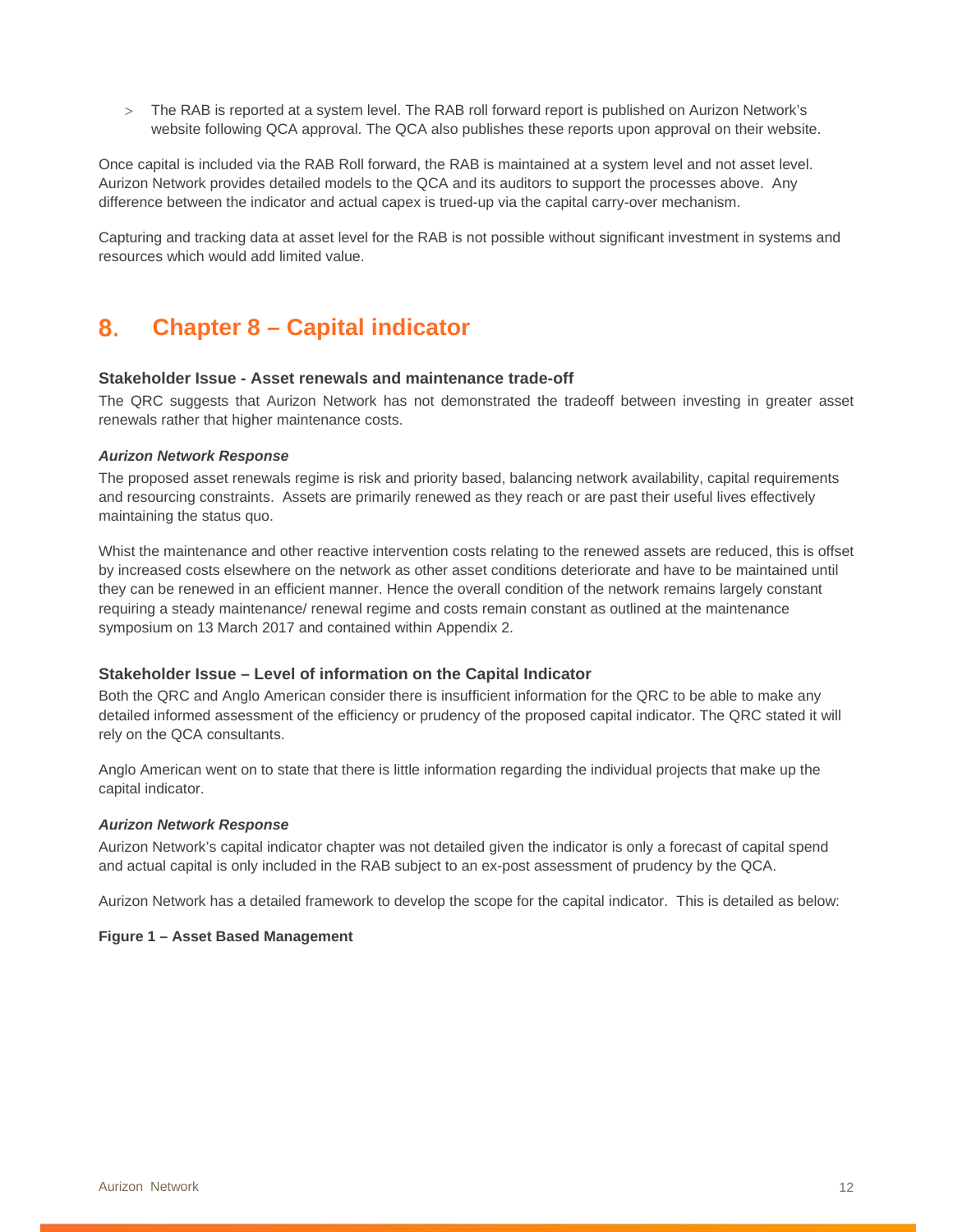

The initial scope is then developed to a project level as part of the annual asset renewal program. Hence project level details on the capital indicator were not developed at the time of the UT5 Submission and were built at a broader program level scope which was provided in the submission.

Subsequent to the UT5 Submission, Aurizon Network has developed a more detailed renewals forecast for FY2018 which Aurizon Network presented to Stakeholders as part of Aurizon Network's Annual Maintenance symposium 13 March 2017. The scope is summarised in table 4.

| .<br><b>Blackwater</b>                                         | <b>Goonyella</b>                                                               | <b>Moura</b>                              | <b>Newlands</b>                                   | <b>System Wide</b>                                           |
|----------------------------------------------------------------|--------------------------------------------------------------------------------|-------------------------------------------|---------------------------------------------------|--------------------------------------------------------------|
| \$79.8m                                                        | \$94.4m                                                                        | \$8.5m                                    | \$24.9m                                           | \$17.2m                                                      |
| 22.1km rail<br>$\bullet$<br>renewal                            | 23.1km rail<br>٠<br>renewal                                                    | 2.3km rail<br>renewal                     | 0.9km rail<br>$\bullet$<br>renewal                | 0.9km rail<br>renewal                                        |
| 44.7km track<br>٠<br>upgrade                                   | 30.2km track<br>$\bullet$<br>upgrade                                           | 4.9km track<br>upgrade                    | 2.1km track<br>$\bullet$<br>upgrade               | 2.1km track<br>upgrade                                       |
| 3 Turnout<br>$\bullet$<br>renewals                             | 8 Turnout<br>$\bullet$<br>renewals                                             | 1,051<br>$\bullet$<br>sleepers            | 2 Turnout<br>$\bullet$<br>renewals                | 2 Turnout<br>$\bullet$<br>renewals                           |
| 15,000 sleepers<br>$\bullet$<br>renewed                        | 7,400 sleepers<br>$\bullet$<br>renewed                                         | renewed<br>188m of<br>$\bullet$           | 1,896 sleepers<br>$\bullet$<br>renewed            | 1,896<br>$\bullet$<br>sleepers                               |
| 5 structures<br>٠<br>renewed                                   | 5 structures<br>renewed                                                        | bridge rollouts<br>Data coms<br>$\bullet$ | 5 structures<br>$\bullet$<br>renewed              | renewed<br>5 structures<br>٠                                 |
| 70km of<br>$\bullet$<br>Overhead minor<br>component<br>renewal | Level crossing<br>$\bullet$<br>upgrades at 8<br>sites<br>73 km of<br>$\bullet$ | upgrades at<br>21 sites                   | Data coms<br>$\bullet$<br>upgrades at<br>20 sites | renewed<br>Data coms<br>$\bullet$<br>upgrades at<br>20 sites |
| Power resilience<br>$\bullet$<br>upgrades at 13<br>sites       | Overhead<br>minor<br>component<br>renewal                                      |                                           |                                                   |                                                              |
|                                                                | <b>Location Case</b><br>$\bullet$<br>upgrades at<br>16 sites                   |                                           |                                                   |                                                              |

### **Table 4 – FY18 Capital Renewal Plan**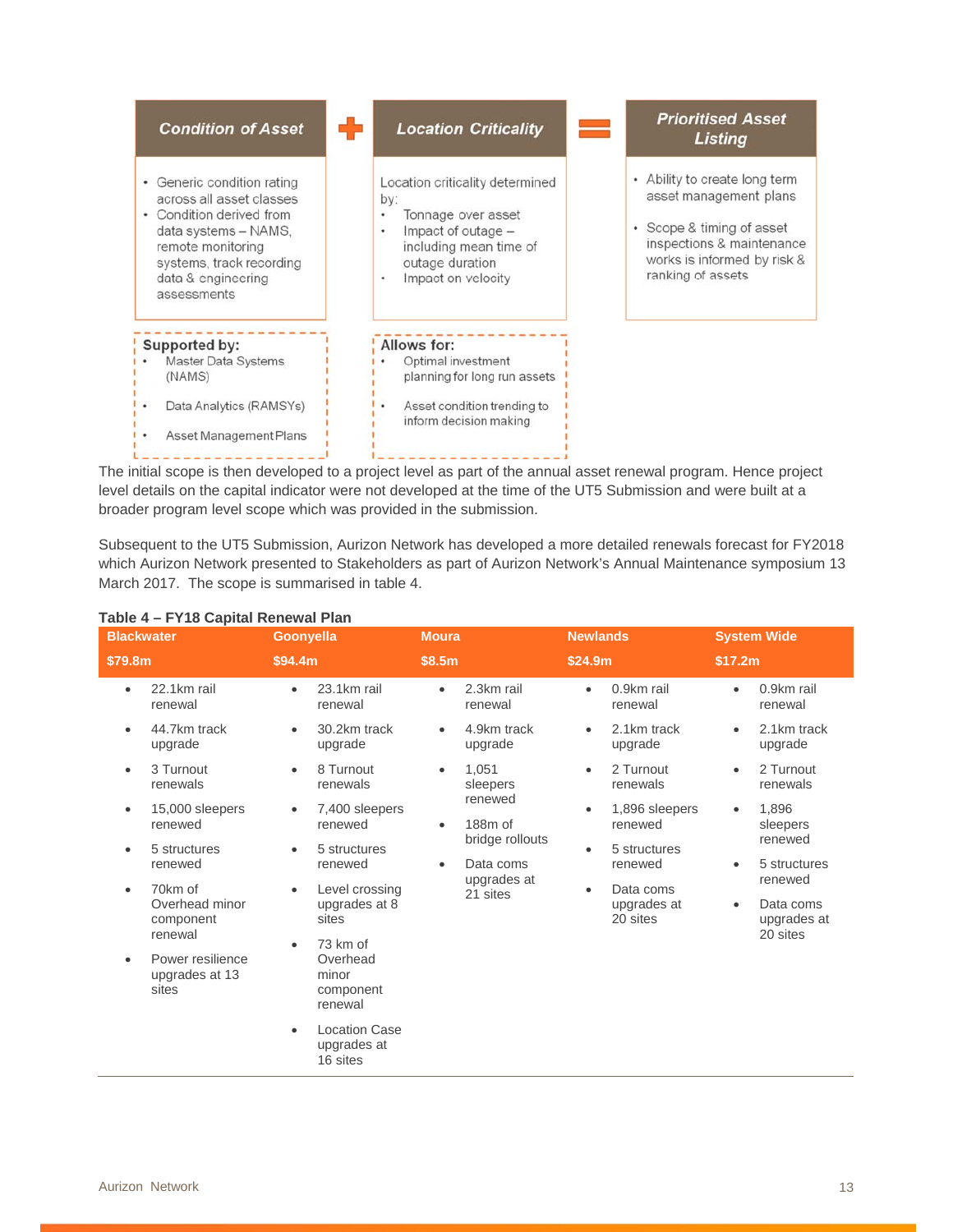#### **Stakeholder Issue - Capital Indicator to be endorsed by a 'Rail Capacity Group'**

Anglo American believes the capital indicator should be presented and endorsed by a proposed 'Rail Capacity Group' or equivalent made up of the appropriate users of each system before consideration by the QCA.

#### *Aurizon Network Response*

Capital Expenditure is subject to a comprehensive ex-post audit and review by the QCA to assess prudency (in terms of scope, standard and costs) before inclusion in the RAB, as detailed in response to Chapter 7 above. The ex-post assessment process, means that Aurizon Network takes on the risk associated with the inclusion of the capital into the RAB.

If, at the end of a regulatory period there is a difference between the indicator and actual approved capex, it will be trued-up via the Capital Carry-over mechanism.

It is critical that an acceptable capital indicator is approved as part of the Draft Access Undertaking. This will allow tariffs to be set accurately and minimise any over/under recoveries through the use of the capital carry-over mechanism.

Aurizon Network presented to Stakeholders on the forecast renewal spend for FY2018 as part of Aurizon Network's Annual Maintenance Symposium on 13 March 2017. Aurizon Network believe this process already give Stakeholders an insight into Aurizon Network maintenance and renewals scope and plans.

As outlined within the UT5 submission on Page 155, there are significant engineering responsibilities tied to Aurizon Network personnel to ensure that it remains compliant with its Rail Infrastructure Manager accreditation. Aurizon Network's rail and safety framework is subject to regular audits and assessments to ensure it is compliant with the relevant obligations. As the entity that is responsible for compliance with these obligations and ensuring both the maintenance and capital program meet these requirements, seeking approval of these activities is difficult without allocating risk to those deciding parties. However, as part of its ongoing program of engagement with Stakeholders, Aurizon Network will be looking to provide greater ongoing transparency, to provide greater visibility of the task and any resulting impacts.

# **Chapter 9 – Maintenance Costs**

Aurizon Network's maintenance position, including both scope and cost, remains as per its UT5 Submission. Aurizon Network is using this submission to provide Stakeholders with further information to assist with their review and understanding of the maintenance regime.

In addition, Aurizon Network provided a briefing to industry on 13 March 2017 as part of the annual Maintenance Symposium (in compliance with clause 10.3.1 of UT4). A copy of the presentation is included within Appendix 2.

#### **Stakeholder Issue - Economic incentives to overstate maintenance scope**

The QRC states that Aurizon Network has economic incentives to either overstate maintenance scope so that a higher MAR is recoverable or 'gold plate' or 'over-engineer' maintenance to reduce below rail risks, and Aurizon Operations' (AO) above rail risks and costs.

#### *Aurizon Network Response*

Aurizon Network believes that it plays a critical role in facilitating a reliable and efficient supply chain, which ultimately benefits coal producers and all rail operators in the CQCN.

Aurizon Network is not in a position where it can adjust its price for below rail access to take advantage of high market demand resulting from strong coal price. As a result, its focus is directed towards improving its core competencies, i.e. providing access to a robust and reliable coal rail network, which is fit for purpose. Aurizon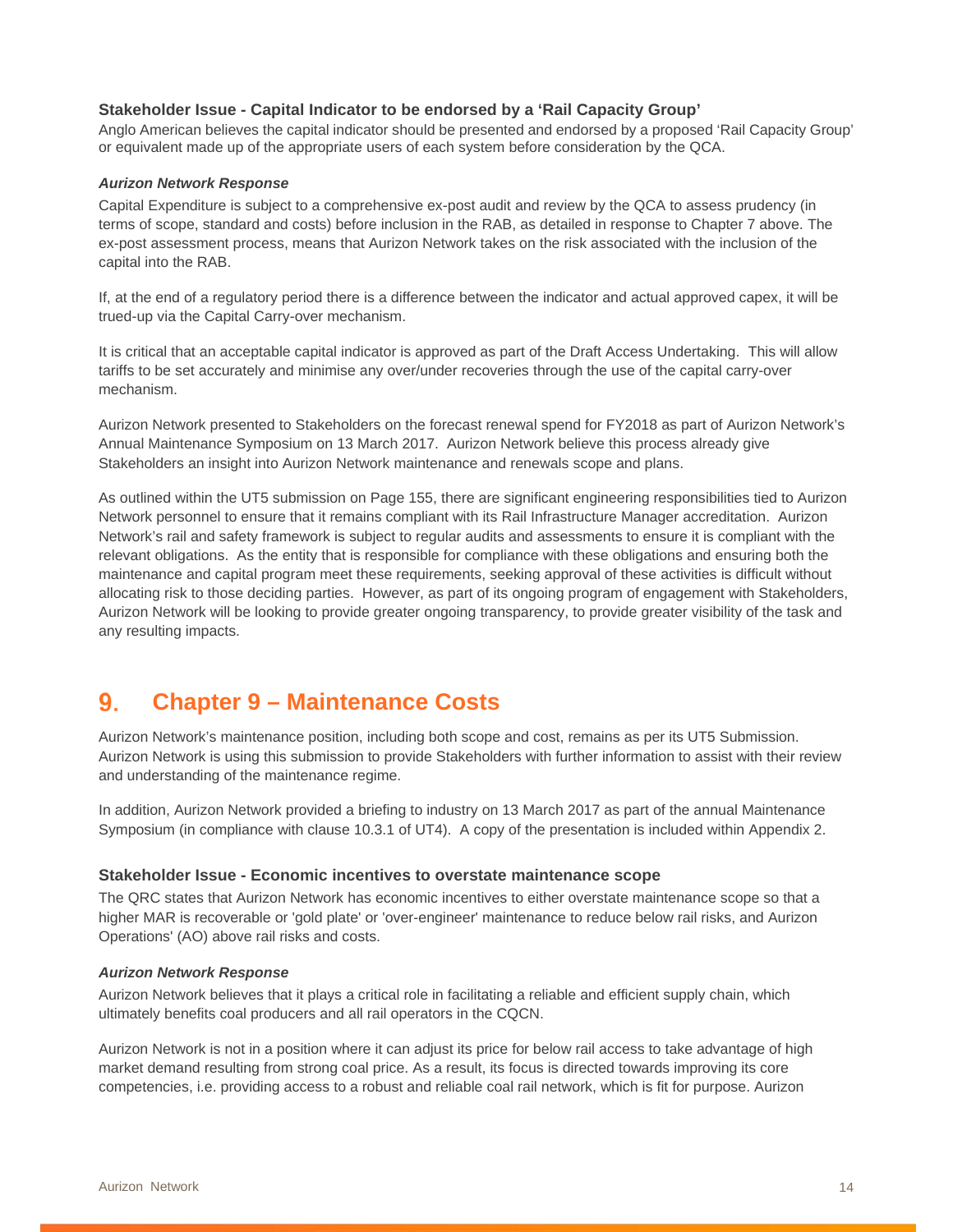Network achieves this through an asset management regime which maximises the effective life of the network infrastructure while minimising whole of life costs.

Despite the variability in the spot and contract price for both metallurgical and thermal coal and the associated pressures on input costs, Aurizon Network's real unit costs of maintenance and asset renewal activities have remained relatively stable over time. This trend is illustrated by figure 2:





Nevertheless, another critically important benefit to the supply chain is the demonstrable improvements in network performance that were outlined within Chapter 1 of Aurizon Network's UT5 submission15.

Aurizon Network does not 'gold plate' the network infrastructure. To demonstrate to the QCA and Stakeholders that each coal system is maintained in a manner that is 'fit for purpose', a Condition Based Assessment (**CBA**) is undertaken during each regulatory period in compliance with clause 10.4.3 of UT4. The CBA assesses whether the network had 'deteriorated by more than would have been the case had good operating practice and prudent and effective maintenance and asset replacement policies and practices been pursued'.

In the FY2012 CBA, Evans & Peck found that the CQCN generally performed well and was maintained in a manner consistent with the targets for lagging indicators, leading indicators and operational key performance indicators. The FY2016 CBA is being completed, with the results due to be published within the coming months.

In addition, Aurizon Network regularly monitors and reports against the Overall Track Condition Index (**OTCI**) which is provided within the Quarterly Performance Report (clause 10.3.4 of UT4) and annually within the Maintenance Cost Report and accompanying presentation (clause 10.3.2 of UT4). For each system OTCI has remained within the required bounds in support of the Evans and Peck Condition Base Assessment.

#### **Stakeholder Issue – Level of detailed information**

Stakeholders including the QRC, Anglo American and QCoal, have expressed concerns over a lack of detailed information in relation to Aurizon Network's UT5 maintenance cost proposal.

 $\overline{a}$ 

<sup>&</sup>lt;sup>15</sup> The Maintenance symposium presentation included within appendix 2, also contains performance data on slide 6.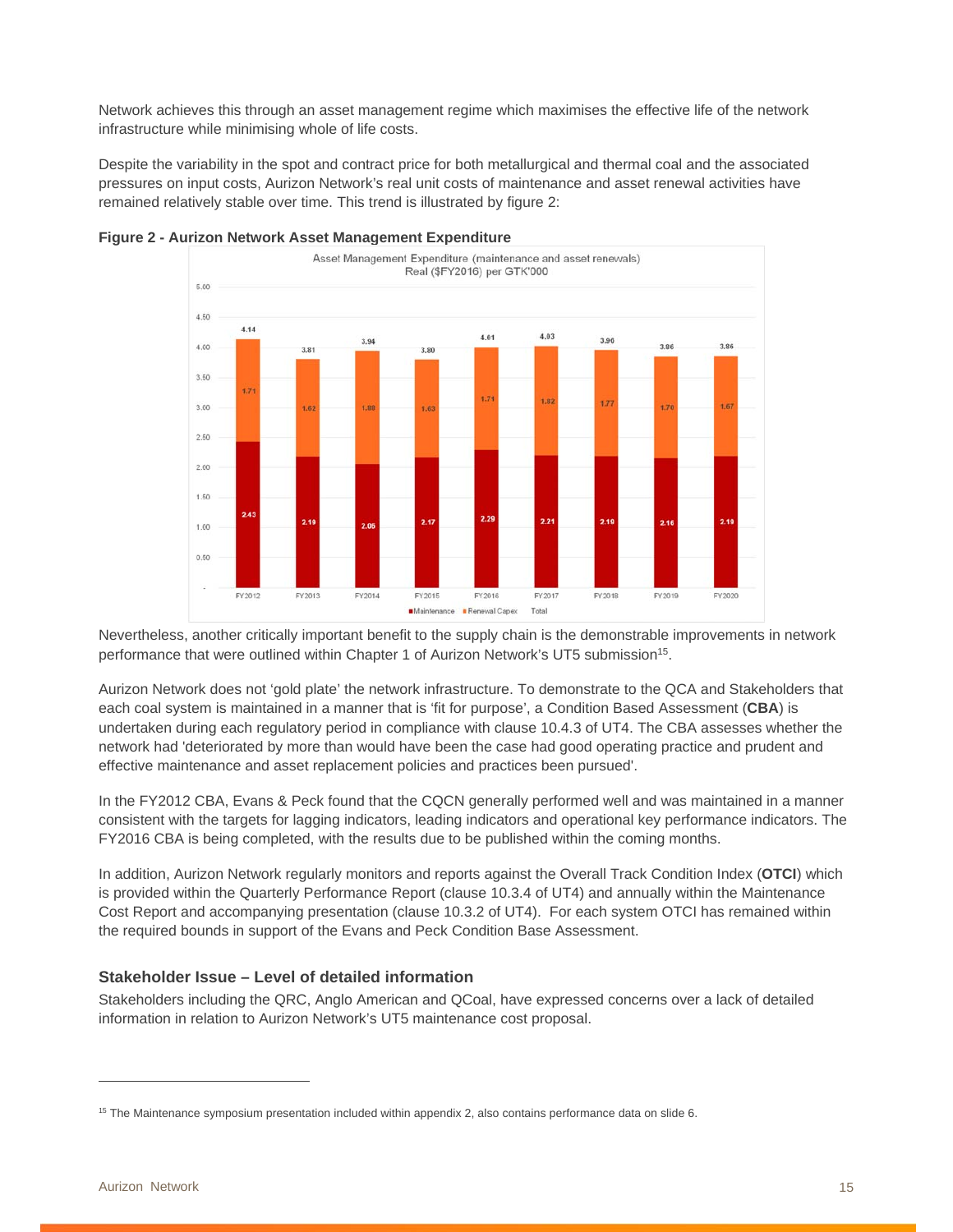#### *Aurizon Network Response*

As outlined in its UT5 Submission (p.153), Aurizon Network's maintenance scope is developed using a detailed bottom up process for each coal system.

In the UT5 Submission, Aurizon Network outlined that it has not sought to fundamentally change the process by which the approved maintenance scope and costs from UT4 were developed. As Stakeholders have pointed out, the UT4 process was detailed and provided multiple decision and numerous responses. The UT4 documentation provides a large quantum of information detailing the nature of how maintenance is scope, planned and executed. This was again contained within Chapter 9 of the UT5 submission.

In drafting its UT5 Submission, Aurizon Network sought to present its maintenance cost proposal in a way which clearly identified the variances from the QCA's UT4 Final Decision in the hope that it would improve readability and avoid the unnecessarily duplication of volumes of material provided as part of the previous regulatory process.

Furthermore, Aurizon Network recognises the pivotal role played by the QCA (and its consultants) in assessing the efficiency of both the scope and cost of the maintenance proposal for the UT5 regulatory period. . This is particularly so given Stakeholders logically have different priorities in relation to the management of different sections of the network. Aurizon Network has provided detailed information to the QCA is actively working with QCA staff as part of a Request for Information (**RFI**) process.

Aurizon Network acknowledges the concerns raised by producers and will take this feedback into consideration when preparing future regulatory submissions.

#### *Additional information of performance to scope and UT4 allowance.*

Aurizon Network has provided additional detail below to help them review Aurizon Network maintenance performance, including the:

- UT4 approved scope;
- > UT4 approved cost; and
- Actual performance against both scope and cost for the UT4 regulatory period to date.

Information relating to the proposed scope and costs for the term of UT5, are contained within Chapter 9 of the UT5 Submission, which Stakeholder can use for comparison purposes. Please note that this data is presented at a CQCN wide level and has already been provided to the QCA.

#### **Figure 3 – Ballast Undercutting Information**

**UT4 FINAL DECISION**

| <b>UI4 FINAL DECISION</b>                 |        |               |        |        |              |
|-------------------------------------------|--------|---------------|--------|--------|--------------|
| <b>SCOPE</b>                              | FY2014 | <b>FY2015</b> | FY2016 | FY2017 | <b>TOTAL</b> |
| Mainline Undercutting (km)                | 118    | 129           | 133    | 140    | 520          |
| Turnouts (number)                         | 41     | 40.3          | 40.3   | 40.3   | 162          |
| Variance between 140km and approved scope |        | 11            |        |        | 18           |

\*\* QCA Final Decision provided turnout scope of 121 over final 3 years of UT4, and 140km per annum of mainlin

| <b>UT4 SCOPE DELIVERED</b> | <b>FY2014</b> | <b>FY2015</b> | FY2016 | <b>Scope Variance (FY14-</b><br><b>FY16)</b> |
|----------------------------|---------------|---------------|--------|----------------------------------------------|
| Mainline (km) - Linear     | 118           | 124           | 123    | (15)                                         |
| Mainline (km) - Volumetric |               | 152           | 133    | 23                                           |
| Turnouts (number)          | 41            | 48            | 58     | 25                                           |

*\*\* Linear scope assumes uniform ballast depth of 300mm*

| UT4 ALLOWANCE (Śm)                   | FY2014 | <b>FY2015</b> | FY2016 | FY2017 | <b>TOTAL</b> |
|--------------------------------------|--------|---------------|--------|--------|--------------|
| OCA Final Decision - Real SFY2012    | 52.2   | 58.0          | 59.3   | 62.4   | 231.9        |
| <b>QCA Final Decision - Nominal</b>  | 54.6   | 61.6          | 64.5   | 69.6   | 250.3        |
| UT4 ACTUAL COSTS (\$m)               | FY2014 | <b>FY2015</b> | FY2016 |        |              |
| <b>Ballast Undercutting</b>          | 54.6   | 61.7          | 73.6   |        |              |
| Variance to allowance Under / (Over) | (0.0)  | (0.1)         | (9.1)  |        |              |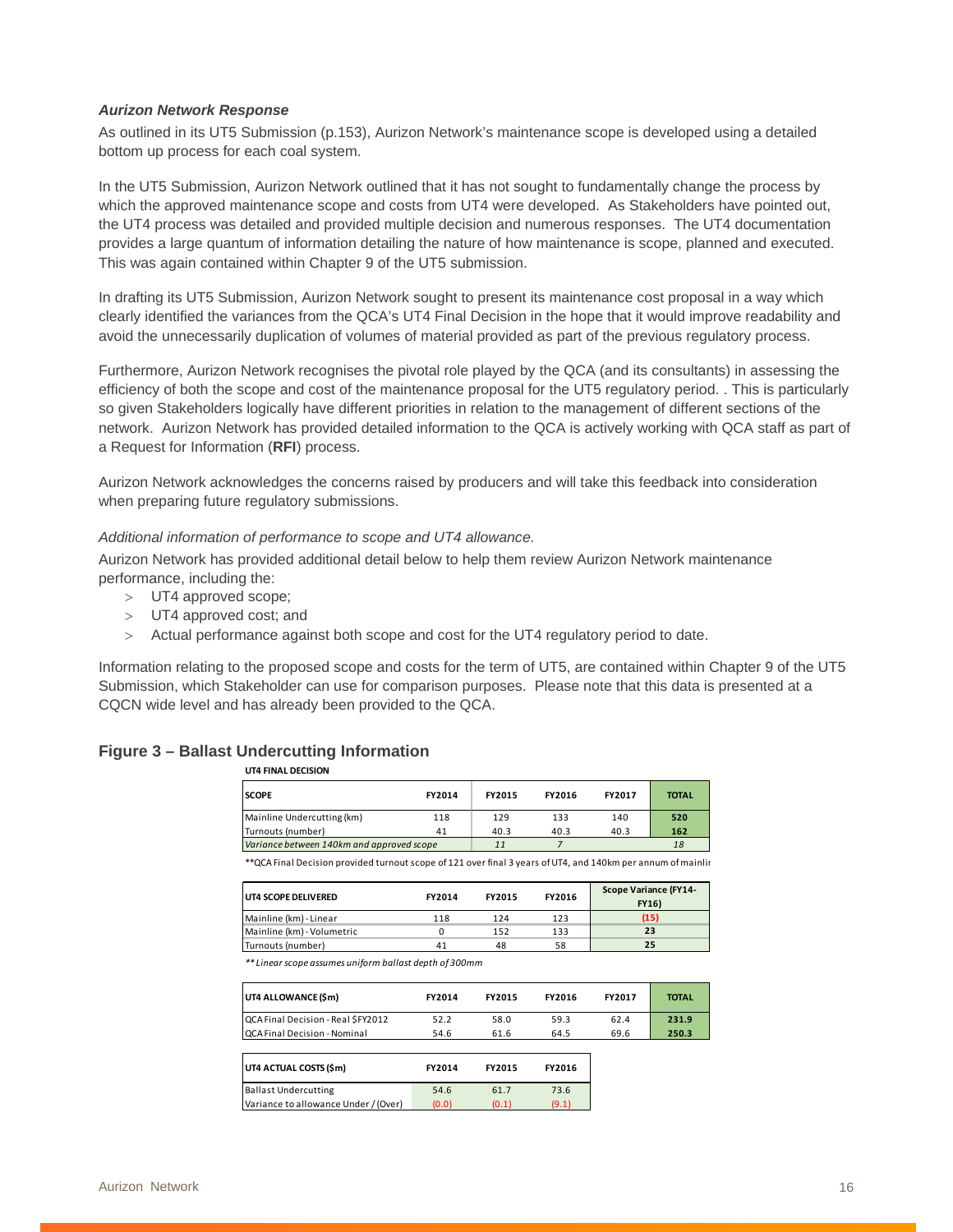#### **Figure 4 – Rail Grinding scope, delivery and costs**

| <b>SCOPE</b>                         | FY2014 | FY2015 | FY2016 | FY2017 | <b>TOTAL</b>                          |
|--------------------------------------|--------|--------|--------|--------|---------------------------------------|
| Mainline (km)                        | 2,574  | 3,605  | 4,009  | 4,138  | 14,326                                |
| Turnouts (number)                    | 546    | 666.0  | 813.0  | 780.0  | 2,805                                 |
| UT4 SCOPE DELIVERED                  | FY2014 | FY2015 | FY2016 |        | <b>Scope Variance (FY14-</b><br>FY16) |
| Mainline (km)                        | 2,569  | 3,601  | 3,931  | (87)   |                                       |
| Turnouts (number)                    | 537    | 628    | 783    |        | (77)                                  |
|                                      |        |        |        |        |                                       |
| UT4 ALLOWANCE (\$m)                  | FY2014 | FY2015 | FY2016 | FY2017 | <b>TOTAL</b>                          |
| QCA Final Decision - Real \$FY2012   | 13.4   | 13.7   | 12.9   | 12.7   | 52.7                                  |
| QCA Final Decision - Nominal         | 14.1   | 14.6   | 14.0   | 14.2   | 56.9                                  |
|                                      |        |        |        |        |                                       |
| UT4 ACTUAL COSTS (\$m)               | FY2014 | FY2015 | FY2016 |        |                                       |
| RailGrinding                         | 14.6   | 17.4   | 18.2   |        |                                       |
| Variance to allowance Under / (Over) | (0.6)  | (2.8)  | (4.2)  |        |                                       |

#### **UT4 FINAL DECISION**

#### **Figure 5 – Resurfacing scope, delivery and costs**

| ,,,,,,,,,,,,,,,,,,,,,,,,             |        |        |        |                                       |              |
|--------------------------------------|--------|--------|--------|---------------------------------------|--------------|
| <b>SCOPE</b>                         | FY2014 | FY2015 | FY2016 | FY2017                                | <b>TOTAL</b> |
| Mainline (km)                        | 1,881  | 2,093  | 2,227  | 2,376                                 | 8,577        |
| Turnouts (number)                    | 336    | 371    | 394    | 419                                   | 1,520        |
|                                      |        |        |        |                                       |              |
| UT4 SCOPE DELIVERED                  | FY2014 | FY2015 | FY2016 | <b>Scope Variance (FY14-</b><br>FY16) |              |
| Mainline (km)                        | 1,882  | 2,146  | 2,356  | 183                                   |              |
| Turnouts (number)                    | 398    | 392    | 428    | 117                                   |              |
|                                      |        |        |        |                                       |              |
| UT4 ALLOWANCE (\$m)                  | FY2014 | FY2015 | FY2016 | FY2017                                | <b>TOTAL</b> |
| QCA Final Decision - Real \$FY2012   | 19.2   | 19.0   | 18.4   | 20.8                                  | 77.5         |
| QCA Final Decision - Nominal         | 20.1   | 20.3   | 20.0   | 23.3                                  | 83.7         |
|                                      |        |        |        |                                       |              |
| UT4 ACTUAL COSTS (\$m)               | FY2014 | FY2015 | FY2016 |                                       |              |
| Resurfacing                          | 19.1   | 21.2   | 21.7   |                                       |              |
| Variance to allowance Under / (Over) | 1.0    | (0.9)  | (1.6)  |                                       |              |
|                                      |        |        |        |                                       |              |

### **UT4 FINAL DECISION**

#### **Stakeholder Issue - New mechanised maintenance assets**

The QRC raised concerns relating to the level of information or evidence to support the procurement of the new mechanised machinery to ensure that it produces the productivity initiatives and that is correctly reflected in the maintenance costs allowance.

#### *Aurizon Network Response*

The new machinery within the Aurizon Network fleet includes tampers, a ballast undercutter and ballast spoil wagons. All of the replaced machinery was at either end of life or would be past it at the time new machinery could be commissioned. The new machinery was also purchased to allow Aurizon Network's to be able to deliver its contracted tonnes.

#### **Stakeholder Issue - Maintaining built capacity**

Anglo American states that it is inappropriate for Aurizon Network to maintain built capacity particularly where (forecast) volumes are considerably less with no clearly defined targets to reduce fixed costs.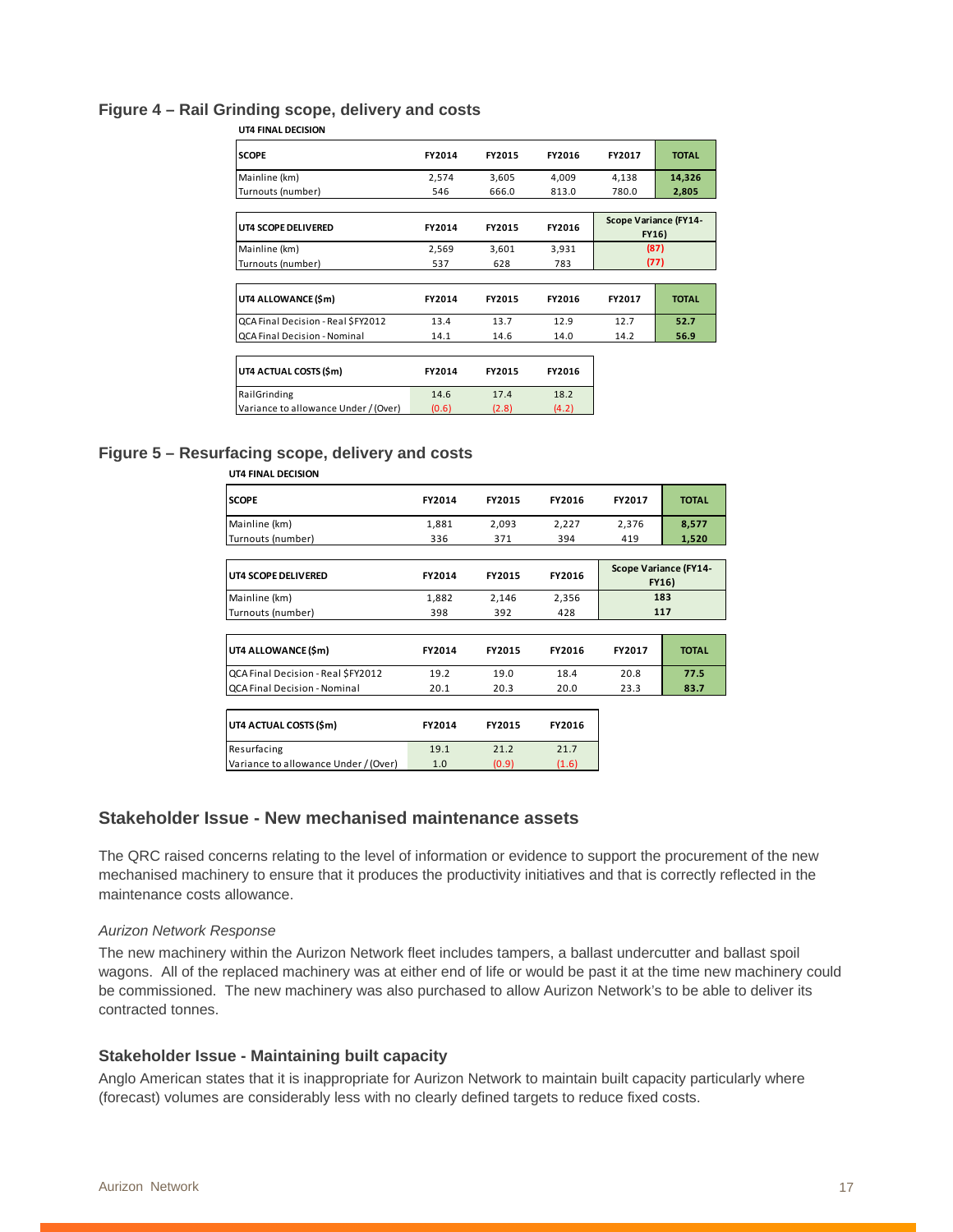#### *Aurizon Network's response*

When Aurizon Network refers to the requirement to maintain built capacity, it is referring to the fact that the physical quantity of infrastructure within the CQCN was constructed to deliver a level of contracted capacity that was assessed through the Access Seeker and expansion process. Aurizon Network must maintain that infrastructure, and ensure that it is fit for purpose, in order to meet its commercial obligations to its Stakeholders.

For clarity, the scope of UT5 maintenance activities is essentially a product of three types of maintenance activities. These include:

- periodic interventions (for example, scheduled patrol inspection of heavy haul track every 192 hours, and annual engineering inspections);
- volumetric interventions (for example, grinding tight radius curves every 10 million gross tonnes); and
- unplanned corrective activities.

The scope of:

- volumetric interventions is directly linked to the forecast volumes proposed for the regulatory period or data driven activities, and accordingly, will be adjusted as the volume forecasts are refined through the regulatory process; whereas
- unplanned corrective activities are forecast after careful consideration of historical trends and asset renewal activities.

It should therefore be reiterated that the scope of such maintenance activities is not set assuming that contracted volumes will rail during the UT5 regulatory period.

The scope of periodic interventions, however, is directly linked to the quantum and characteristics of physical infrastructure within the CQCN and is therefore independent of volume. Such interventions (such as the inspection regime) are necessary to ensure the ongoing safe operation of rail infrastructure, which in addition to the substantial contact forces which exist at the rail-wheel interface is subject to extreme geographic and climatic conditions.

#### **Stakeholder Issue - Financial benefits of preventative maintenance approach**

Fitzroy Australia Resources raised concerns in relation to seeing benefits of Aurizon Network transitioning to a preventative maintenance approach.

#### *Aurizon Network Response*

Aurizon Network's asset management regime seeks to proactively manage the rate of asset degradation, and by doing so, maximise the effective life of the network infrastructure, while creating a broader benefit of minimising whole of life costs. The impacts of the preventative regime have specifically flowed through to the UT5 revenue proposal in two forms:

- Expected scope of unplanned corrective activities, which is set with regard to historical trends and asset renewal activities; and
- Reduction in the proposed self-insurance premiums, due to downward trends of low severity derailments as result of Aurizon Network's emphasis on preventative maintenance activities and the rail restressing program; further noting that the self-insurance costs form part of the operating cost proposal for UT5.

In addition, it should also be noted that a preventative maintenance approach, which encompasses a number of innovative work practices that Aurizon Network has implemented in the asset management space, also improves network reliability and availability. This creates a clear financial benefit to producers where below rail cancellations are avoided, which can been seen through the improvements in Aurizon Network performance indicators.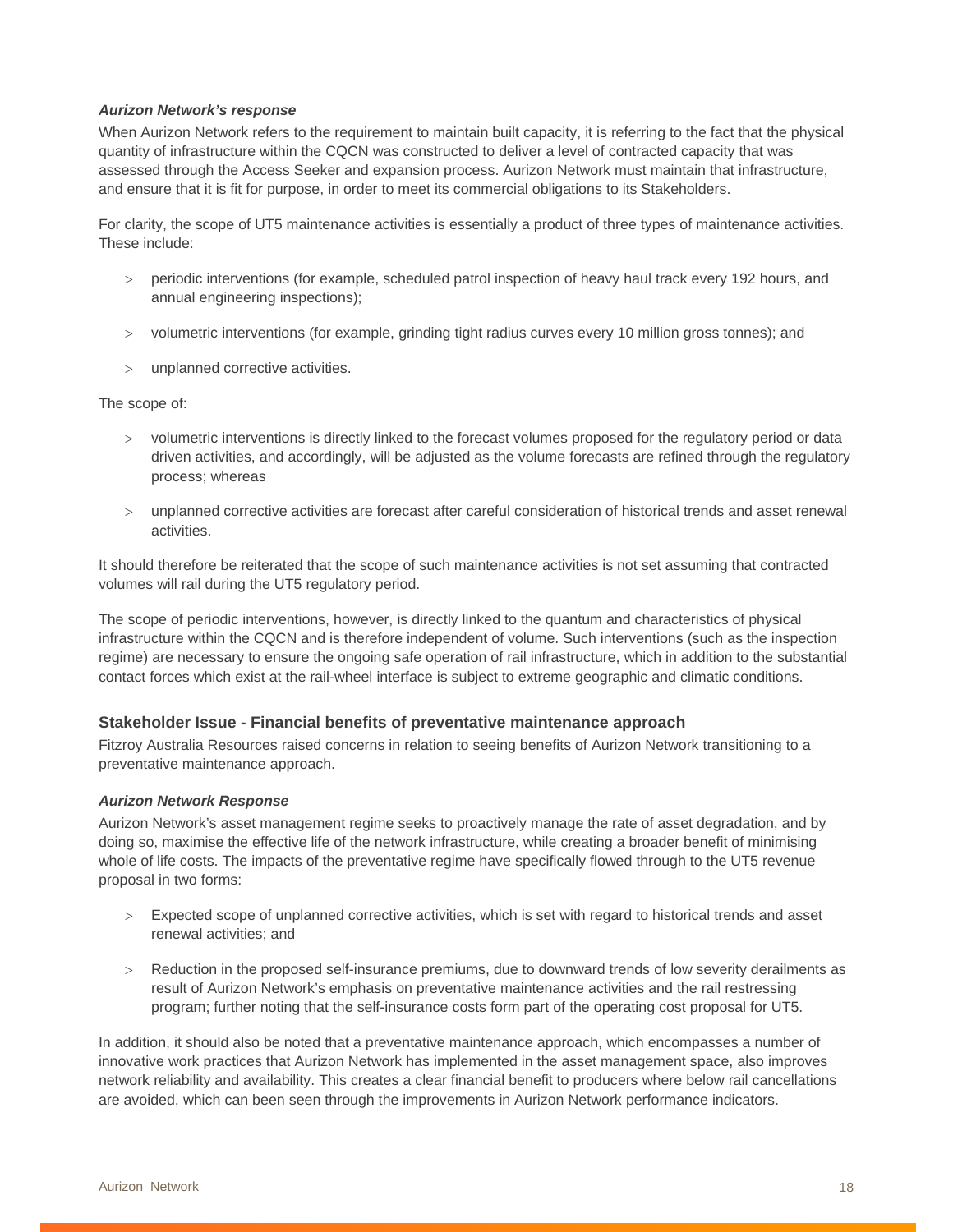#### **Stakeholder Issue - Inconsistencies in the submission.**

The QRC notes that tables 27 and 28 under mechanised ballast undercutting list identical scopes for FY2018 and FY2019, and again for FY2020 and FY2021, yet the costs increase in real terms.

#### *Aurizon Network Response*

For clarity, the cost uplift in FY2019 and FY2021 are attributable to the forecast cost of additional GPR runs, which will be used to refine the scope of the ballast undercutting program, identify condition trends and better target areas in which ballast undercutting is required.

#### **Stakeholder Issue - Maintenance task inherently linked to the RAB.**

The QRC notes that maintenance tasks are 'inherently linked' to the capital investments previously made and that this is not the same as being 'inherently linked to the RAB'.

#### *Aurizon Network Response*

Aurizon Network confirms that the intent of the 'inherently linked' statement was to make reference to the physical quantum of infrastructure within the RAB, rather than imply that the maintenance task was linked to the residual economic value of those assets.

As outlined in the UT5 Submission, and in this response, a component of the Aurizon Network's maintenance scope is set with reference to volumetric interventions. To the extent that network infrastructure is under-utilised (relative to contract), the scope of forecast volumetric interventions will be adjusted accordingly.

It should be noted however, that even new infrastructure will still require preventative maintenance, in accordance with periodic and volumetric triggers.

#### **Stakeholder Issue - Allocation of costs associated with traction engineers.**

The QRC suggests that Aurizon Network's costs associated with traction engineers may be partly attributable to Aurizon's unregulated above rail business. As a result, the QRC suggests that only a portion of their costs should be included in the maintenance allowance.

#### *Aurizon Network Response*

Aurizon Network confirms that its traction engineers are solely engaged to perform work on Aurizon Network assets. It would be inappropriate for any such cost allocation to be applied as doing so would not compensate Aurizon Network for its efficient costs incurred in providing these services to the CQCN.

### **Chapter 10 - Operating Expenditure**

Aurizon Networks operating expenditure position remains as per its UT5 Submission. Aurizon Network is taking the opportunity to provide Stakeholders with further information to assist with their review and understanding of the Operational expenditure.

#### **Stakeholder Issue - Labour cost escalation**

The QRC questions how labour costs can be escalated using the Wage Price Index (**WPI**), when Aurizon Network states that it has made labour cost savings.

#### *Aurizon Network Response*

Aurizon Network's forecasting methodology is clearly outlined in its UT5 Submission in section 10 and detailed graphically in figure 62. All labour cost savings (and other adjustments for non-recurrent costs) are first deducted from the FY2015 base year, prior to the adjusted costs (in real terms) being applied to estimate the cost base for  $UT5.$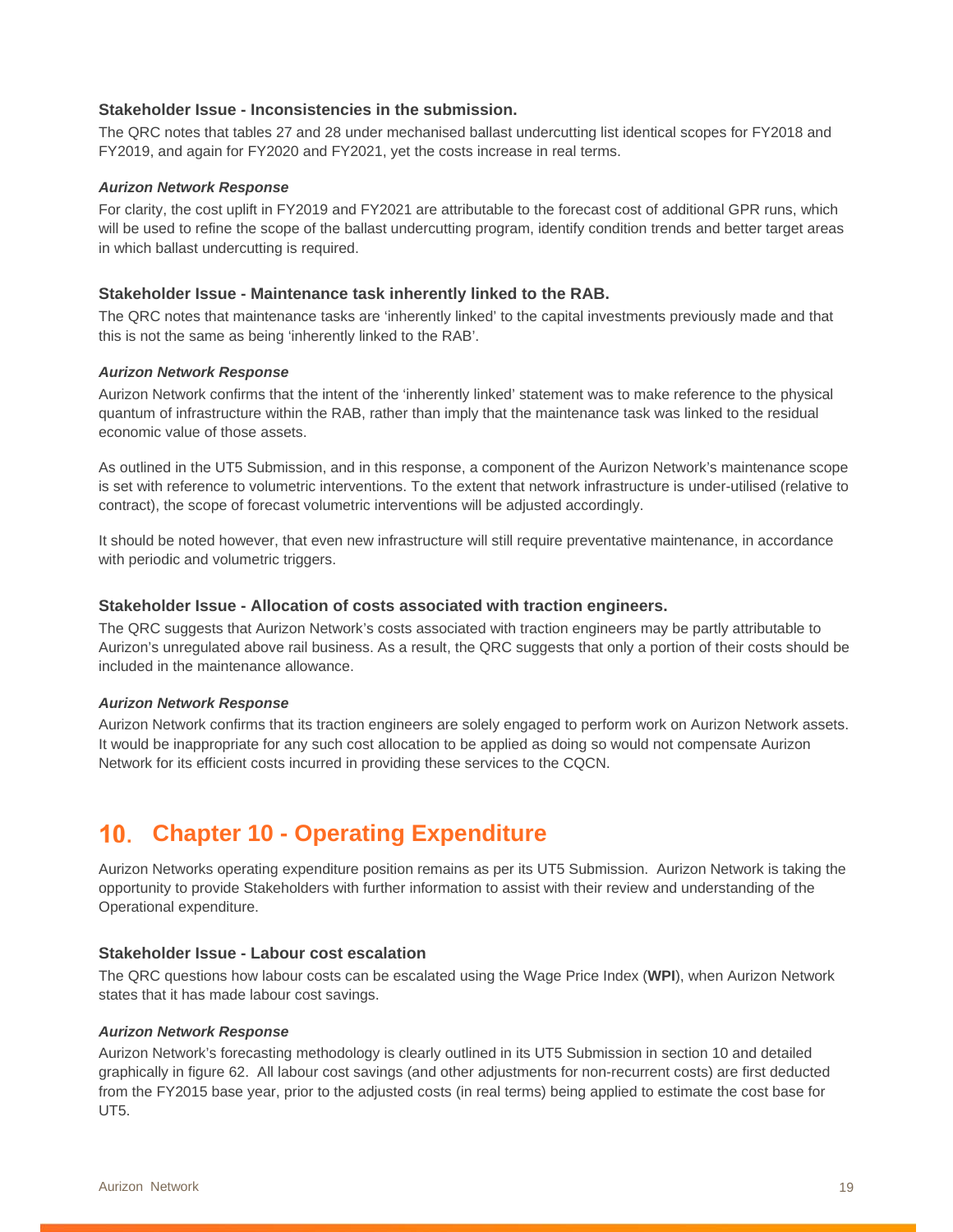By doing so, Aurizon Network confirms the reduction associated with the labour cost savings flows through to the UT5 proposal in full and is not eroded by the application of WPI.

#### **Stakeholder Issue - Non-coal carrying train services allocation to network control centre**

The QRC is concerned that the 2% allocation of network control costs results in an insufficient allocation to non-coal carrying train services.

#### *Aurizon Network's response*

The change of allocation from 9% to 2% increases Aurizon Network's base MAR by approximately \$1.3 million per annum; an increase of approximately \$0.005 per net tonne at the proposed volume forecast for FY2018.

Aurizon Network maintains that the costs associated with providing network control services to non-coal carrying trains is negligible. Aurizon Network provided additional information in support of the 2% allocation as part of its response to the QCA's MAR Draft Decision on UT4 (pg. 50) and notes that this information remains relevant in the context of assessing an appropriate non-coal carrying train service allocation of network control centre costs.

#### **Stakeholder Issue - Business management costs**

The QRC concerns relate primarily to the impact of revised cost allocations associated with the Major Projects Group, Network Regulation and the allocation of network finance and legal costs. In particular, whether this results in regulated business effectively cross-subsidizing any 'non-regulated' activities that Aurizon Network becomes involved with.

#### *Aurizon Network Response*

The Major Project group, within the Network Commercial team, provide support relating to the process for network development, planning, studies and expansions, which is within the definition of the Below Rail Service. They are also involved in the development of the Standard User Funding Agreement.

Within Part 3 of UT4, Aurizon Network must at all times employ a regulatory affairs advisor, compliance officer and not outsource any regulatory function to any other part of the Aurizon Group. These obligations, the extensive compliance program within the Access Undertaking and responding to complex Stakeholder and QCA requests regarding any future enhancements to the Access Undertaking, make any work outside of the scope of the Access Undertaking difficult for the Regulatory team. For this reason, 100% of the Network regulation costs are included within the Operational Allowance.

Aurizon Network's proposed treatment of network legal and finance costs for UT5 results in an average cost saving of \$1.6 million per annum, relative to the QCA's UT4 Final Decision.

#### **Stakeholder Issue - Corporate costs**

The QRC has expressed concerns that it appears that corporate costs have only reduced because of the reclassification of Finance and Legal to business management costs.

#### *Aurizon Network Response*

This is not correct. There has been a reduction in the submitted cost allowances in almost all functional areas. This is illustrated in the table below.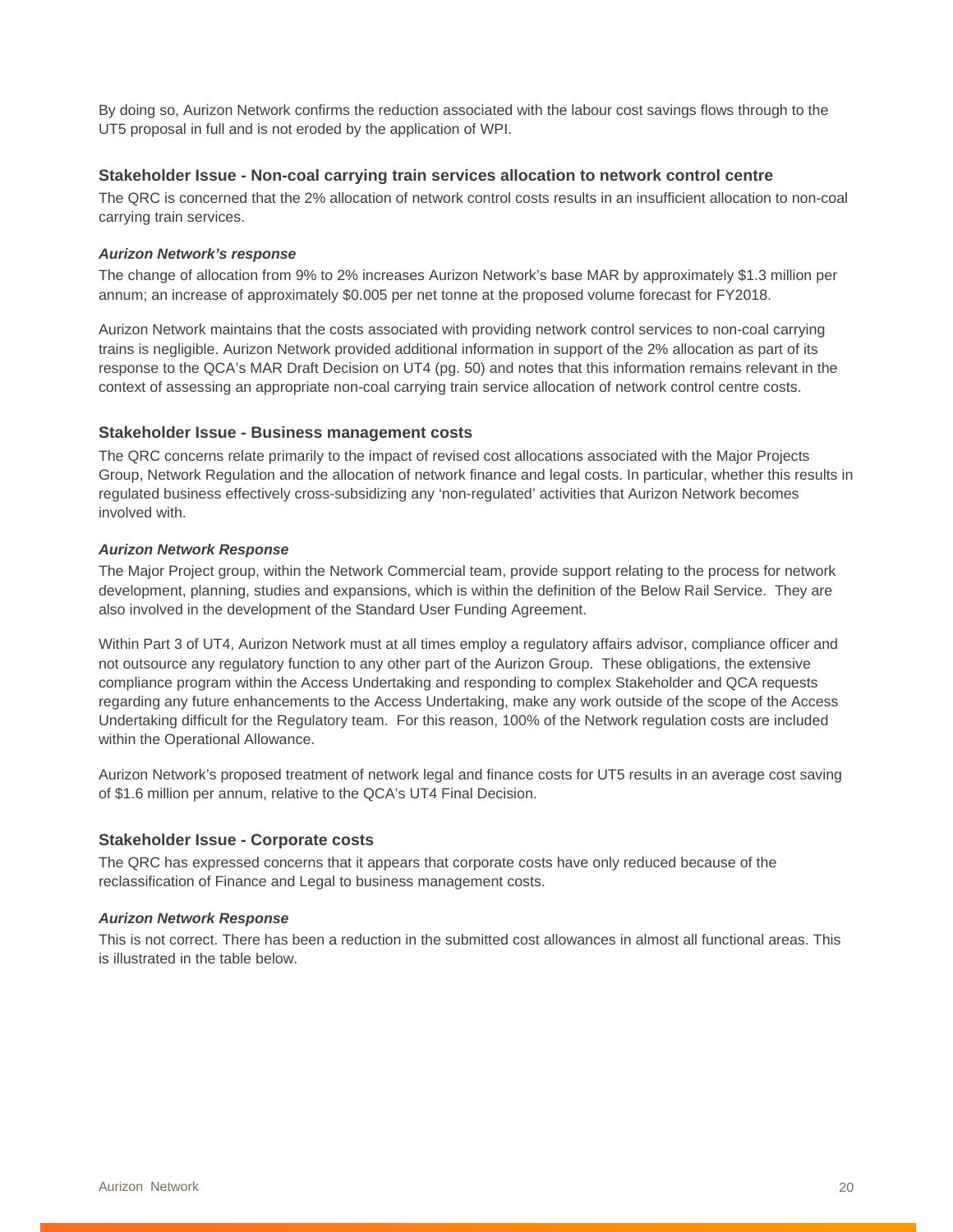#### **Figure 6 – Corporate Costs**

|                                               | UT4 QCA FINAL DECISION |                |                |                | UT5 SUBMISSION |                |                |                |
|-----------------------------------------------|------------------------|----------------|----------------|----------------|----------------|----------------|----------------|----------------|
| Split of Corporate overhead (Nominal \$)      | 2013/14<br>\$m         | 2014/15<br>\$m | 2015/16<br>\$m | 2016/17<br>\$m | 2017/18<br>\$m | 2018/19<br>\$m | 2019/20<br>\$m | 2020/21<br>\$m |
| Finance                                       | 10.7                   | 10.9           | 11.1           | 11.4           | 3.0            | 3.1            | 3.2            | 3.3            |
| General Counsel and Company Secretary         | 5.8                    | 5.9            | 6.1            | 6.2            | 1.5            | 1.5            | 1.6            | 1.6            |
| Internal Audit and Enterprise Risk Management | 1.5                    | 1.5            | 1.6            | 1.6            | 1.2            | 1.2            | 1.2            | 1.3            |
| <b>Information Technology</b>                 | 19.0                   | 19.3           | 19.8           | 20.3           | 18.0           | 18.3           | 18.6           | 18.9           |
| Human Resources                               | 5.0                    | 5.1            | 5.2            | 5.4            | 3.7            | 3.8            | 3.9            | 4.1            |
| Safety, Health and Environment                | 6.4                    | 6.5            | 6.7            | 6.8            | 2.5            | 2.6            | 2.6            | 2.7            |
| Enterprise Real Estate                        | 6.2                    | 6.3            | 6.4            | 6.6            | 14.8           | 15.4           | 15.8           | 16.0           |
| <b>Enterprise Procurement</b>                 | 1.4                    | 1.4            | 1.5            | 1.5            | 1.7            | 1.7            | 1.8            | 1.8            |
| Enterprise Strategy and Branding              | 0.0                    | 0.0            | 0.0            | 0.0            | 0.0            | 0.0            | 0.0            | 0.0            |
| Managing Director/CEO                         | 1.7                    | 1.7            | 1.8            | 1.8            | 2.1            | 2.1            | 2.2            | 2.2            |
| Non-benchmarked functions                     | 1.3                    | 1.3            | 1.4            | 1.4            | 0.6            | 0.7            | 0.7            | 0.7            |
| Less corporate stretch target                 | $-5.0$                 | $-5.1$         | $-5.2$         | $-5.3$         | 0.0            | 0.0            | 0.0            | 0.0            |
| Total Costs (\$)                              | 54.0                   | 55.0           | 56.3           | 57.8           | 49.1           | 50.5           | 51.6           | 52.6           |
| Network Finance                               |                        |                |                |                | 5.1            | 5.3            | 5.5            | 5.6            |
| Network Legal                                 |                        |                |                |                | 3.0            | 3.0            | 3.1            | 3.1            |
|                                               |                        |                |                |                | 57.2           | 58.8           | 60.1           | 61.4           |

Corporate overheads of the Aurizon Group have decreased since UT4 was submitted as the company continues to implement transformational changes. As noted in our UT5 Submission, the actual costs for FY15 have been adjusted to included targeted savings for FY16.

We also noted in the UT5 Submission that the use of direct costs as an allocation methodology implicitly includes efficiencies, as it results in a lower cost allocation than would otherwise be provided using the blended allocator methodology which was detailed within Chapter 10 of the UT5 Submission.

The increase in the cost allowance for Enterprise Real Estate was explained within Chapter 10 of our UT5 Submission. Costs relating to operational sites were not included in the UT4 approved cost allowance, as they were not included in the submitted costs. This was due to corporate cost allowance originally being submitted for maintenance and other all areas separately. This was overlooked when the allowances were combined by the QCA, with the result that Aurizon Network has been under-recovering in relation to operational sites during UT4. Costs in relation to these operational sites are genuine costs to the Network business, representing amounts that Aurizon Network incur as a stand-alone entity, where these facilities are not owned by it.

In relation to licence/lease costs paid to AO (where the properties are owned by a related party), the market rate was determined based on a desktop market rental advice performed by CBRE Valuations Pty Ltd. The licence agreement between AO and Aurizon Network for the use of the properties provides for the licence fee to align to these market rates, and this licence fee is paid from Aurizon Network to AO.

#### **Stakeholder Issue - Risk and insurance**

The QRC states that "there is nothing in the undertaking provisions which prevents Aurizon Network from seeking to use the cost pass through mechanisms for costs below…" the specified threshold.

#### *Aurizon Network Response*

The only mechanism to seek recover of additional costs is the review event mechanism contained within Schedule F of the Access Undertaking. There is a minimum threshold for cost, requiring incremental costs to exceed at least \$1 million before a claim can be considered. There are also other triggers outlined in Schedule F, Clause 5.3 which prevent claims under the \$1m threshold. If incremental costs are under \$1m and meet the requirement of a Force Majeure Event, then it would be expected that these costs would be incurred by Aurizon Network as these are recovered through the self-insurance process and costs built into the Reference Tariffs.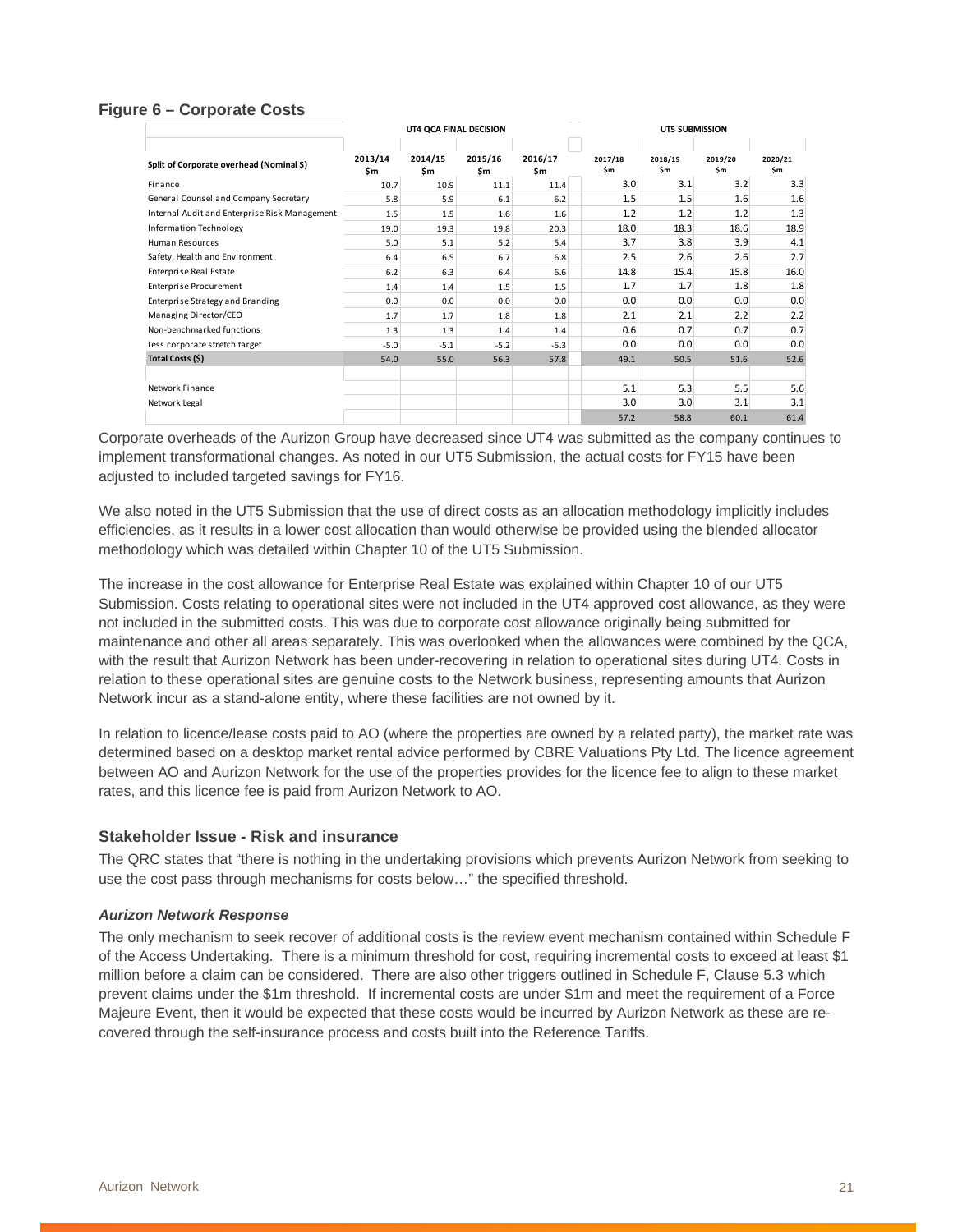# **11. Weighted Average Cost of Capital**

The topic of the WACC did not lend itself to collaboration and is not addressed in this submission. Aurizon Network responds to some high-level positions on the weighted average cost of capital noted in Stakeholder submissions below.

#### **Stakeholder Issue - UT4 WACC Roll-over**

The QRC, QCoal, Anglo American, Fitzroy Resources and BMA submission expressed a preference to roll over the UT4 WACC, with market sensitive parameters updated.

#### *Aurizon Network's Response*

Aurizon Network's revenue proposal for UT5 aims to reflect the inherent risks of operating within the CQCN, which it believes are higher than what the QCA has previously considered. These risks include:

- a relatively small number of customers, all exposed to a single asset class (coal);
- the volatile operating environment of the CQCN;
- > the RAB is fragmented by system (Moura, Blackwater, Goonyella, Newlands and Goonyella to Abbot Point System) which results in an increased risk of asset stranding; and
- revenue deferrals which result in expansion capital being excluded from the RAB.

Specifically as it relates to the WACC methodology, Aurizon Network has undertaken a comprehensive review for a number of reasons, including:

- Aurizon Network disagrees with many aspects of the QCA's UT4 WACC decisions. For example, Aurizon Network considers the reference to utility firms understates the risk exposure of Aurizon Network;
- There has been dramatic change in the financial market between UT4 and UT5. In particular, the 10-year risk-free rate has dropped from over 4% to around 2% in June 2016. As submitted in Aurizon Network's 2017DAU, market risk premium is likely to increase as the risk-free rate falls (page 259-263). Therefore, continuing the UT4 WACC will not provide a sufficient return that is commensurate with Aurizon Network's risk. Aurizon Network also notes that the initial Maximum Allowable Revenue Draft Decision<sup>16</sup> and the WACC Market Parameter Decision<sup>17</sup> were made in 2014. As a result, it is appropriate to reconsider the WACC methodology for UT5 given the dramatic market changes during this period; and
- Coal market conditions have deteriorated further during UT4 and have led to a deterioration in mining company credit ratings and changes in ownership structures. As a result, Aurizon Network's counter party risk has increased.

#### **Stakeholder Issue - QRC's Overall WACC Position**

The QRC has proposed a WACC that is materially lower than Aurizon Network's proposal. The QRC analysis provides limited evidence to support its position and it does not align to the *Queensland Competition Authority Act 1997 (QLD)* requirements where Aurizon Network would earn a return commensurate with its commercial and regulatory risks.

 $\overline{a}$ 

<sup>&</sup>lt;sup>16</sup> Queensland Competition Authority, Draft Decision Aurizon Network 2014 Draft Access Undertaking - Maximum Allowable Revenue, 30 September 2014

<sup>&</sup>lt;sup>17</sup> Queensland Competition Authority, Final decision Cost of Capital: market parameters, August 2014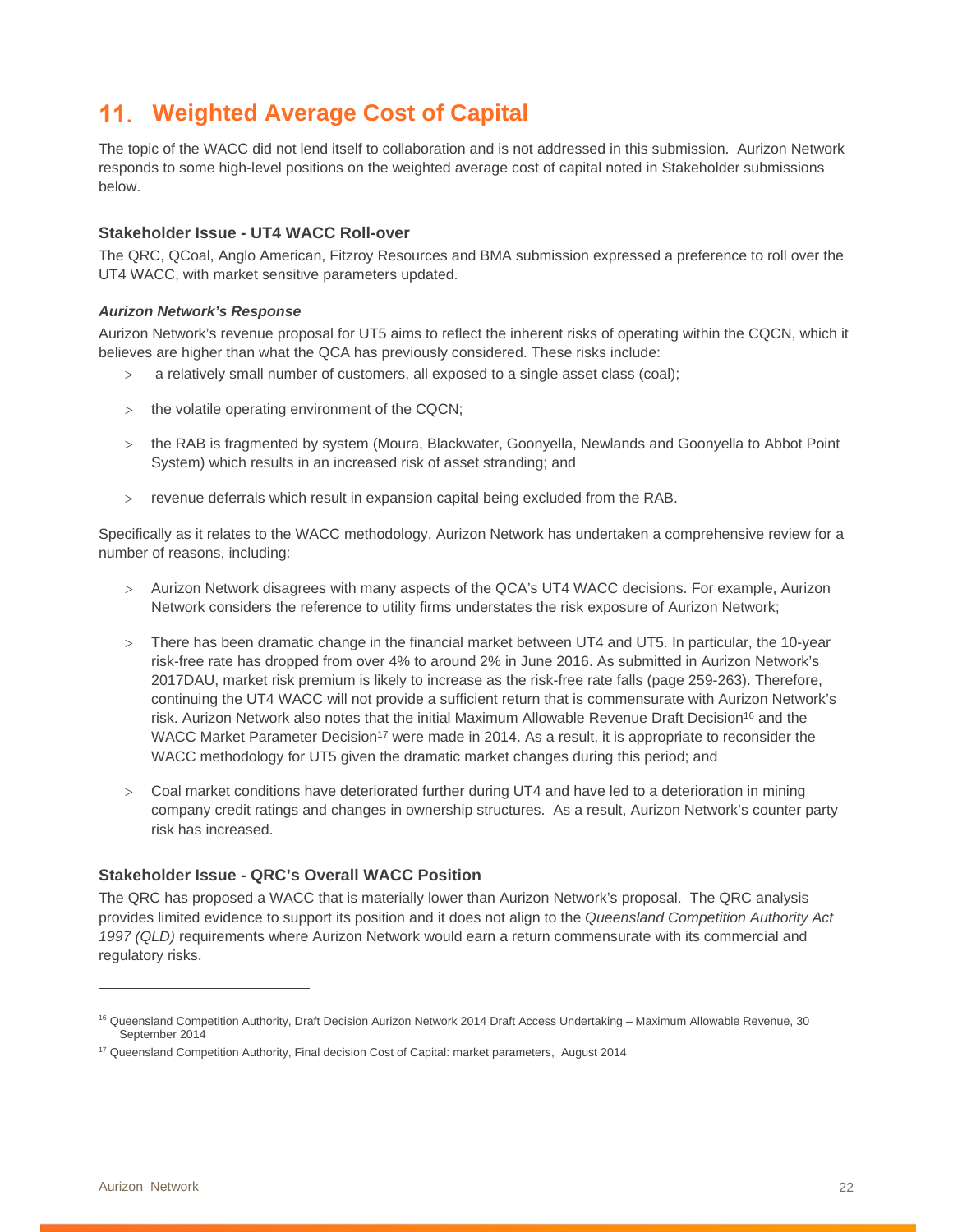#### *Aurizon Network's Response*

The coal producers have been opportunistic with their comments between regulated rail entities. The majority of members of the QRC are also users of the HVCN and are members of the Hunter Rail Access Task Force (**HRATF**). On 6 February 2017, the HRATF responded to the Australian Rail Track Corporation 2017 Draft Access Undertaking for HVCN and has considered a WACC of 6.29% (using June 2016 averaging period) as appropriate while the QRC, made up of similar members, has recommended a WACC that is some 1.20% lower, as illustrated in Table 5.18

#### **Table 5. Comparison between QRC and HRATF WACC submission**

|                                               | <b>QRC Submission</b>  | <b>HRATF Submission</b> |
|-----------------------------------------------|------------------------|-------------------------|
| <b>Regulated Entity</b>                       | <b>Aurizon Network</b> | <b>ARTC</b>             |
| Regulator                                     | QCA                    | <b>ACCC</b>             |
| Averaging period                              | Adj.to June 2016       | June 2016               |
| Risk-free rate                                | 1.62%                  | 2.14%                   |
| Risk-free rate term                           | 4 years                | 10 years                |
| Gearing ratio                                 | 55%                    | 52.5%                   |
| Asset Beta                                    | $0.42 - 0.45$          | $0.55^{\wedge}$         |
| <b>Equity Beta</b>                            | 0.7                    | 0.94                    |
| Market risk premium                           | $6.0 - 6.5%$           | 6.0%                    |
| Debt risk premium (inc.<br>transaction costs) | 2.69%                  | 2.80%                   |
| Gamma                                         | $0.47 - 0.5$           | 0.45                    |
| Return on equity                              | 5.82%-6.17%            | 7.78%                   |
| Return on debt                                | 4.31%                  | 4.94%                   |
| <b>WACC</b>                                   | 4.98%-5.16%            | 6.29%                   |

^Asset beta has been derived from de-leveraging equity beta using QCA's preferred Conine formula

The lower WACC proposed by the QRC for Aurizon Network is difficult to reconcile with HRATF's, considering their view of different risk levels between the CQCN and the HVCN:

"*Our view is that a careful analysis of risks faced by ARTC compared to other regulated rail service providers on the east coast of Australia strongly supports our position that ARTC's asset beta should be materially lower than the level observed for Aurizon and QR*"19

The reasons cited include:

- "…*Aurizon operates several different coal systems with limited cross system traffic, with each individual coal system having lower volumes and less diversification of users than the Hunter Valley.*
- *ARTC has rolling 10 year agreements, meaning that ARTC has volumes contracted for the next 10 years. Aurizon access agreements have a term of 10 years with a right to renew, meaning that for an individual user the total future volume contracted to Aurizon will decline each year until renewal*

<sup>&</sup>lt;sup>18</sup> To facilitate the comparison, Aurizon Network has adjusted QRC submission to reflect June 2016 averaging. For simplicity, Aurizon Network has used Bloomberg BBB yield curve to update debt risk premium.

<sup>19</sup> HRATF, 2016, ARTC 2016 HVAU Submission, p. 28.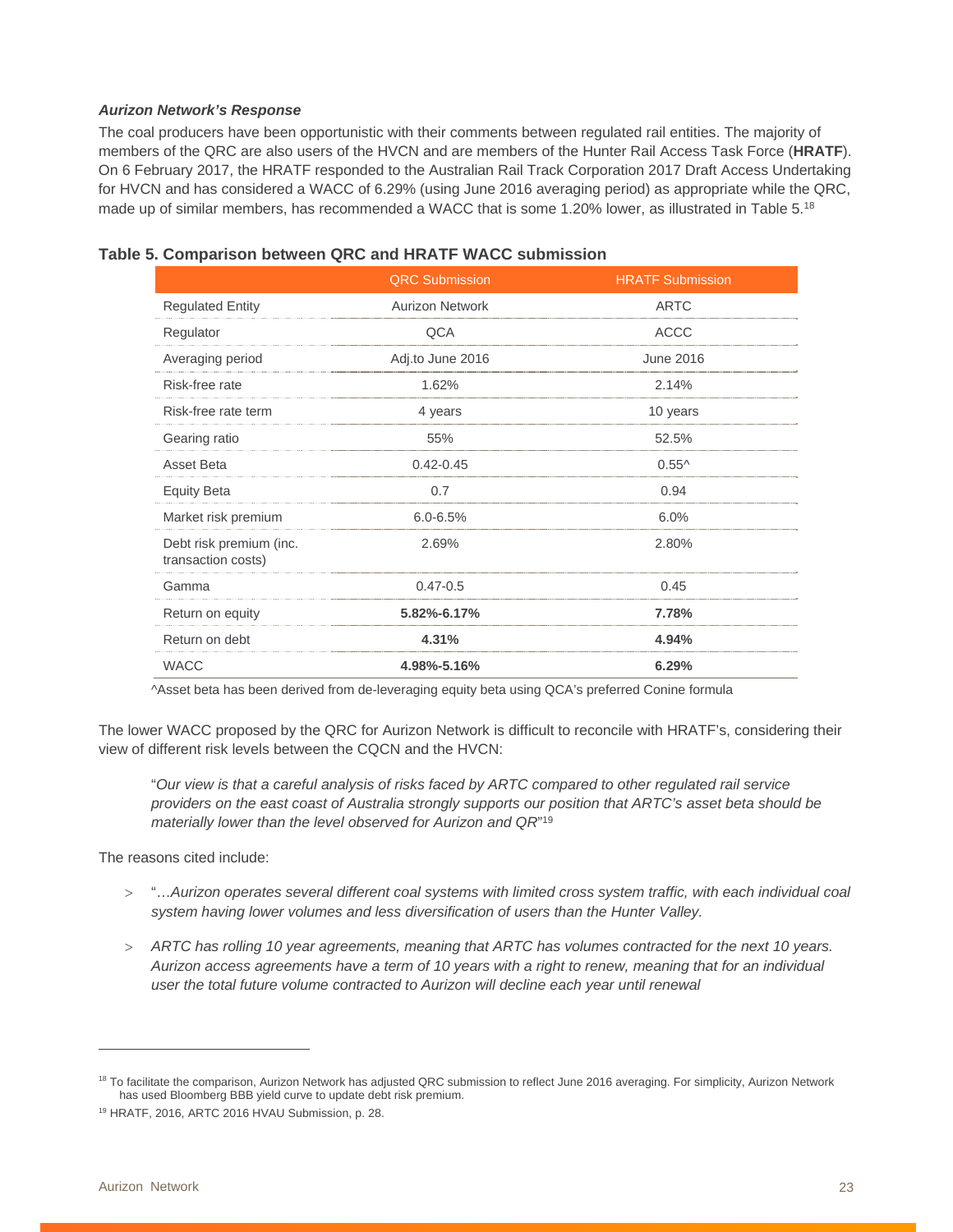*Aurizon faces the risk that the QCA may remove from its regulated asset base the value of infrastructure which is deemed no longer to be required. This is not a risk faced by ARTC* …"

HRATF's view was initially articulated in their submission on ARTC's 2016DAU. However, as indicated in HRATF's submission on ARTC's 2017DAU, its view remains unchanged, and the previous submission was attached to this newer submission.

HRATF is advised by Castalia Strategic Advisors (**Castalia**), who have the same view that CQCN is of higher risk than the HVCN. Castalia is also the consultant for QRC on their response submission to Aurizon Network's 2017DAU.

Aurizon Network agrees with HRATF and Castalia that the CQCN should be of higher risk, and that should be reflected in beta, than the HVCN due to the nature of the differences which include:

- Aurizon Network's RAB is fragmented with limited ability to socialise revenues. This is recognised by HRATF, but largely ignored by the QRC;
- As indicated in Aurizon Network's submission on DBCT's 2015DAU, the weighted average (by volume) remaining contract duration as at 1 July 2016 is 5.3 years.20 Access Holders are seeking to renew contracts for shorter terms when existing access rights expire rather than renewing for a 10-year period.<sup>21</sup> This is in direct contrast to HVCN's 10-year evergreen contract;
- Aurizon Network's capital expenditure is subject to the QCA's ex-post assessment. If any of the capital costs is deemed not to be efficient, it will be excluded. This additional risk is not shared by utility firms or ARTC.

More importantly, additional non-regulated returns are not relevant to the comparison of WACCs between the two coal networks as the QCA and ACCC are determining a rate of return for the existing assets in place rather than a major expansion project. The risk of large scale green or brown field expansion projects are fundamentally different to those of an existing assets.

The reasons provided do not fit with the user's arguments in proposing a WACC that is greater than 1.2% lower than what they would accept in HVCN.

#### **Stakeholder Issue - Aurizon Share Performance and UT4 WACC Decision**

The QRC and its consultant, Castalia, argue that the WACC for the UT4 period was appropriate and the market responded through Aurizon's share price which was not adversely affected by the UT4 revenue decisions. Specifically, the QRC has provided in its submission a chart of Aurizon's comparative share performance tracked against the S&P/ASX50 and S&P/ASX200. Castalia has included a similar comparison between Aurizon share performance and the S&P/ASX100.

#### *Aurizon Network Response*

The QRC submission states that it

*"….is not suggesting that Aurizon's share price can provide meaningful indications of the appropriateness of the QCA's decision"*,

however, a comparison is still included in the submission.

Aurizon Network asserts that the QRC is correct in their statement that the inclusion of such comparison is flawed for the following reasons:

<sup>&</sup>lt;sup>20</sup> Aurizon Network, 2016, Aurizon Network submission on DBCT 2015DAU Draft Decision, p. 1.

<sup>21</sup> Aurizon Network, 2016, 2017DAU, p. 255.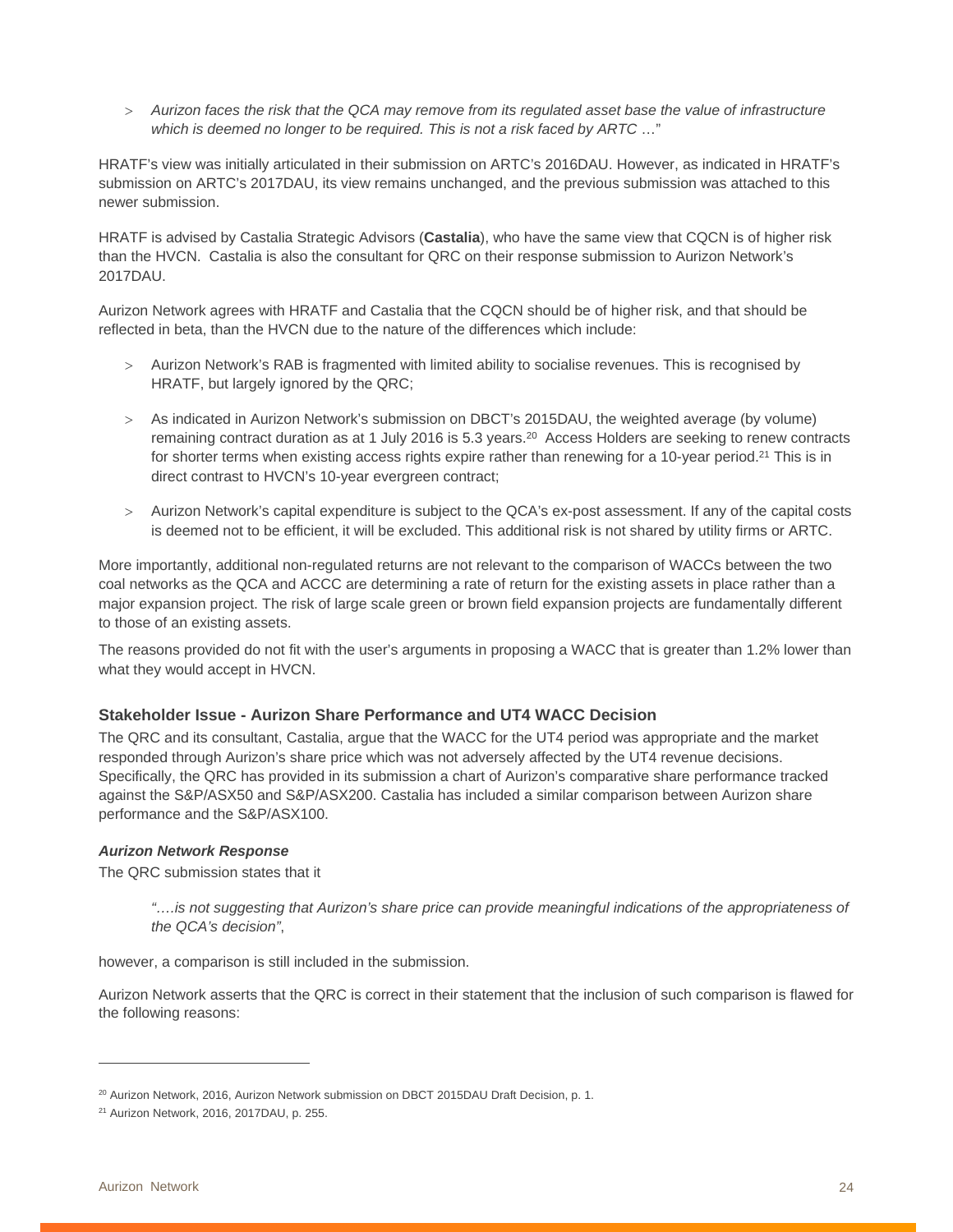- Aurizon's share price performance is subject to many factors, both internal and external to our business, and discrete announcements by the QCA over a four-year period are unlikely to account for the majority of share price movements during the comparison period;
- The market generally incorporates new information in a timely manner which means any QCA decision announcement will only affect share movement for a short period of time after the announcement, rather than the whole comparison period; and
- More importantly, the comparison of Aurizon's past share performance against a benchmark does not reveal any information about the market's assessment of whether it is appropriate to roll over the UT4 WACC with only the market parameters updated

#### **Stakeholder Issue - Credit Rating**

QRC submits that its WACC proposal allows Aurizon Network to maintain BBB+ credit rating.

#### *Aurizon Network's Response*

The QRC did not provide any form of analysis or data to support its statement as to the maintenance of a BBB+ credit rating. Furthermore, Aurizon Network is unable to interpolate a scenario whereby the QRC's WACC proposal would enable it to maintain a BBB+ credit rating during the UT5 period.

By adopting the QRC's proposed WACC and performing an internal calculation that mirrors a credit rating agencies' assessment, this would result in Aurizon Network not meeting either S&P or Moody's credit metrics (with FFO/Debt materially lower than 13%). Importantly, this was completed without taking into account QRC's proposal to continue all of the WIRP deferrals. Aurizon Network also notes QRC's comment that it may be justified by the QCA to use 10 year risk-free rate if Aurizon Network is facing financeability issues which is the case according to QRC's proposal.<sup>22</sup>

#### **Stakeholder Issue - Aurizon Network's Risk Exposure**

The QRC has submitted that Aurizon Network is immune from coal price volatility due to various regulatory protections. Due to the position of Australian export coal, Aurizon Network is at minimum risk and therefore its most comparable firms are those energy and water utilities. However, the QRC in its submission has not provided any further evidence of this beyond the UT4 decisions.

#### *Aurizon Network Response*

For clarity, Aurizon Network does not perceive that it has the same degree of exposure to coal price as coal producers. This is why Aurizon Network has not submitted coal mining companies as comparable firms within its beta estimates and instead, considered a sample of US pipeline companies to be the most comparable. The QRC or its consultants, Castalia, have not provided convincing evidence on why these are not appropriate comparable companies to Aurizon Network. Castalia has been inconsistent in the reasoning. For example, Castalia has considered the variability of returns for Aurizon Network is mainly driven by the regulatory regime, while mainly citing industry specific differences of US pipeline companies when rejecting them as the most comparable firms, even when they share similar regulatory regime and have long-term take-or-pay contracts in place.

Aurizon Network is nevertheless exposed to the long-term risk associated with the Queensland coal industry. The reasoning is simple, if Queensland coal export is not viable in the long run, Aurizon Network will not be able to recover its sunk investment of the long-term infrastructure assets.

As highlighted in the UT5 Submission, there has been an increase in the level of coal market volatility. Although Queensland coal is currently well placed on the global cost curve, it does not eliminate the long-term demand risk. A legitimate example could see lower cost producers emerge in the other regions of the world.

<sup>&</sup>lt;sup>22</sup> QRC, Aurizon Network's 2017DAU - QRC Submission, p. 16.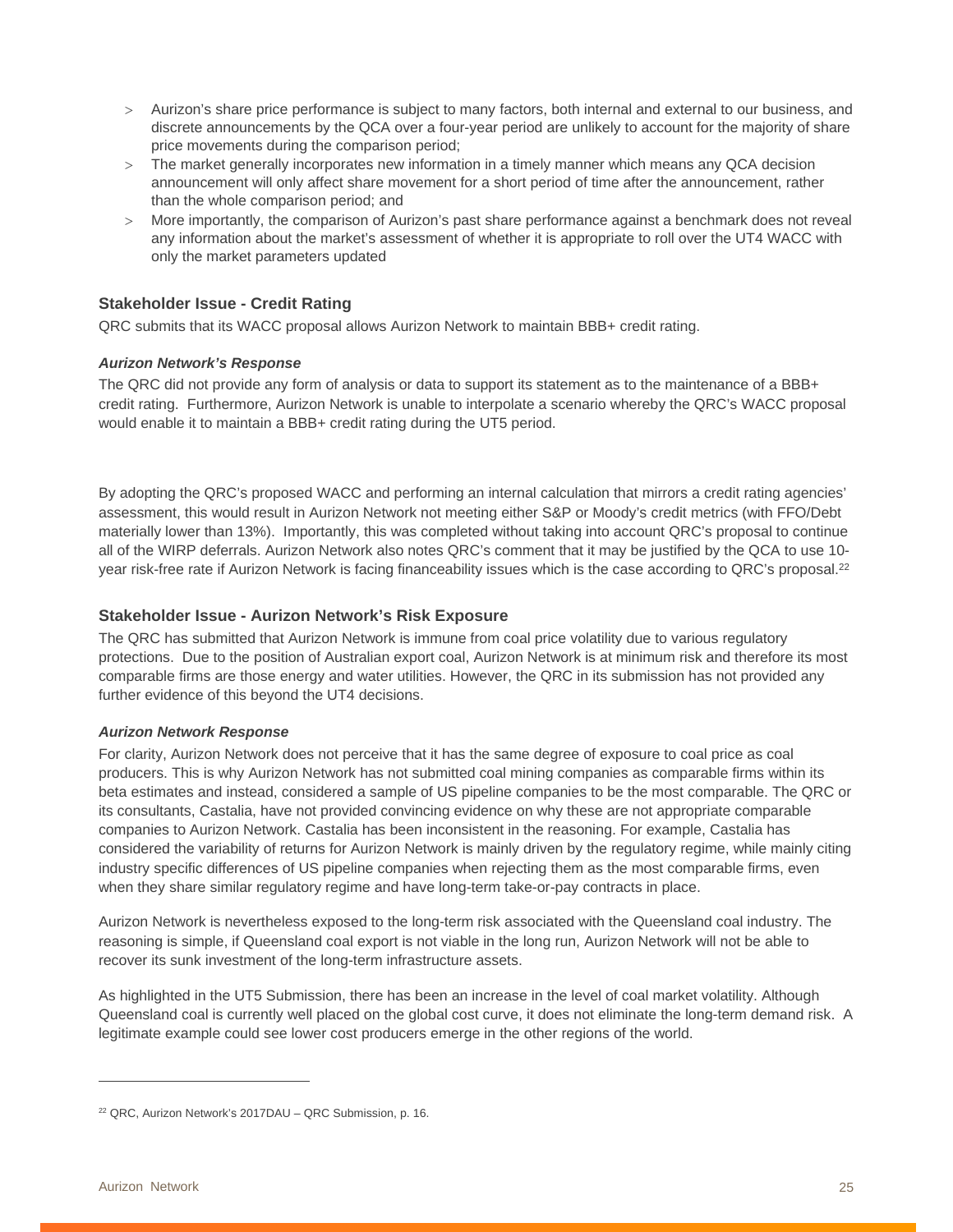The seaborne coal market and hence the demand for Queensland coal is also heavily influenced by China's coal domestic production policies 24.4% or 40.46mnt of CQCN coal was exported to China in Calendar Year 16. For thermal coal, there has been a high level of uncertainty due to climate change and the policies that underpin that. This risk is exacerbated by the CQCN RAB fragmentation with some systems having nearly half of their volume being thermal coal and a limited number of remaining producers.<sup>23</sup>

In the short term, these risks may not translate directly into a variation in Aurizon Networks cash flows, but in the long term it certainly will. Importantly, investors include these risk factors in their valuation of both the required return and cash flows for Aurizon Network, and hence, the valuation of the firm. As a result, Aurizon Network is not immune from the long-term risk associated with Queensland export coal market.

In this regard, utility firms are not comparable firms to Aurizon Network which is a view shared by rating agencies. In a recent credit rating report on Aurizon Network, Moody's has stated:

*"Network's rating tolerance level is set a materially higher level than equivalently rated regulated electricity and gas utilities in order to reflect Network's intrinsically higher business risk, a consequence of the higher volatility to which its key customers are exposed."24*

Similarly, Standard & Poor's has assessed regulated energy distribution businesses to have an 'excellent' business profile while Aurizon Network having a 'strong' (i.e., weaker than 'excellent') business risk profile. Therefore, Aurizon Network maintains its view that it is of higher risk than utility companies.

#### **Stakeholder Issue - Relevance of deferrals to risk profile**

The QRC considers that the WIRP revenue deferral is not a regulatory or commercial risk that should be compensated through WACC. Further, the QRC believe that the revenue deferral is not about the sharing of risk between users and Aurizon Network, but rather it is only amongst users. This is because:

*"Aurizon Network, of course, is effectively kept net present value neutral due to the roll-forward to the capital on which a return is being deferred."25*

Moreover, the QRC suggests that the WIRP revenue deferral actually reduces Aurizon Network's risk as it is better than RAB optimisation. The QRC has stated:

*"Aurizon Network has the benefit of a myriad of revenue protection mechanisms including:* 

*…* 

*8) limits on optimisation of the RAB (and the QCA's UT4 decision providing for deferral, which is net present value neutral for Aurizon Network, instead of optimisation)."26*

#### *Aurizon Network Response*

Aurizon Network disagrees with the QRC that WIRP revenue deferral is the sharing of risk among users. The WIRP revenue deferral effectively means Aurizon Network bears the risk of non-railing volume. It is contrary to the legitimate business interests of Aurizon Network and network investors, who are penalised for risks that are entirely outside of their control. Moreover, the WIRP revenue deferral will only be NPV neutral if there is no uncertainty around the recovery of deferred revenue. That is, one has to assume that there is perfect certainty that the current non-railing producers will start railing in the near future.

<sup>&</sup>lt;sup>23</sup> Aurizon Network, 2016, 2017DAU, Table 68 and Table 77.

<sup>&</sup>lt;sup>24</sup> Moody's, 2017, Aurizon Network Pty Ltd Credit Rating, p. 3.

<sup>25</sup> QRC, Aurizon Network's 2017DAU – QRC Submission, p. 32.

<sup>26</sup> QRC, Aurizon Network's 2017DAU – QRC Submission, p. 30.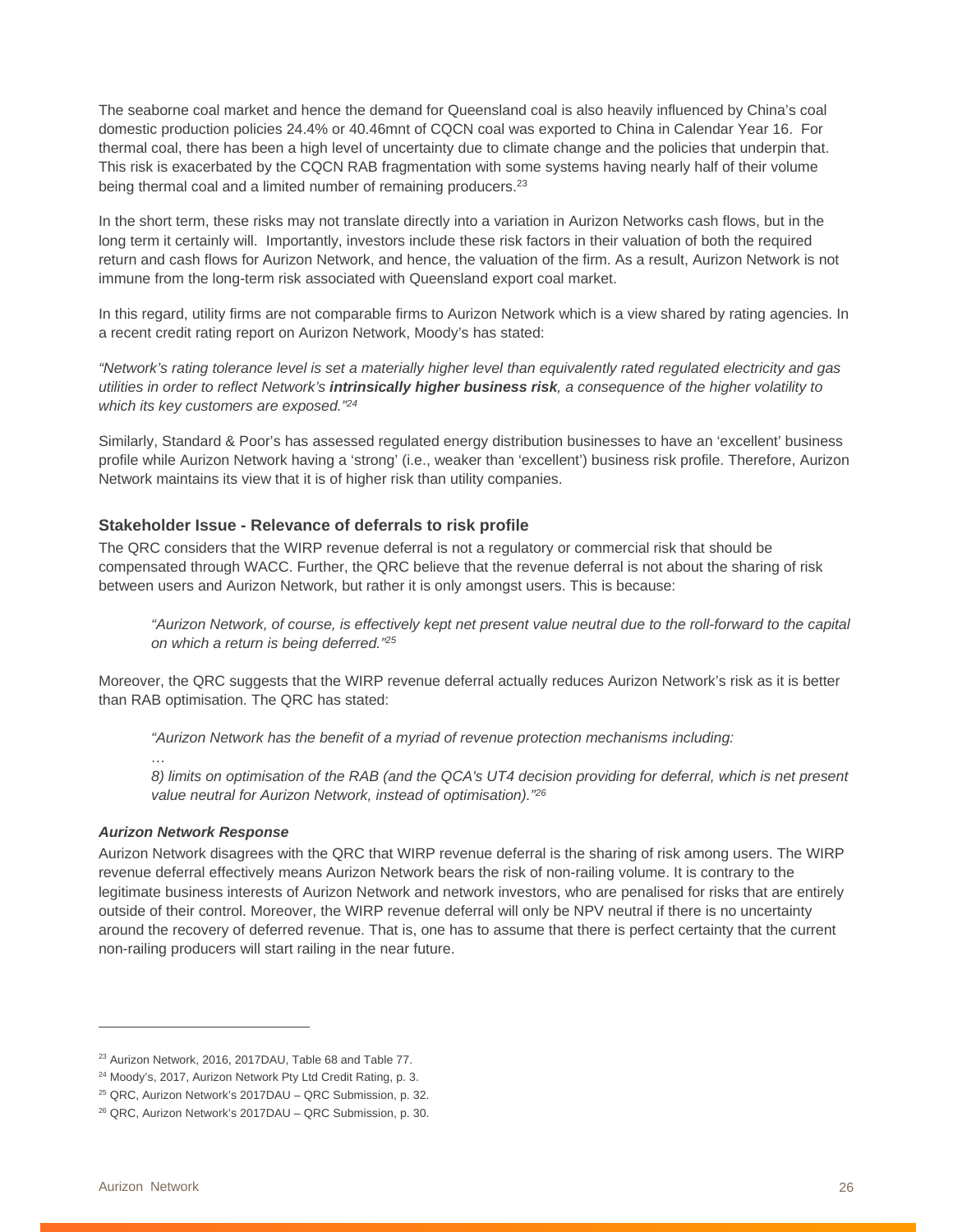As discussed in Chapter 13, the additional risk from WIRP revenue deferral is not covered under the WIRP fee. As a result, this additional risk should be recognised in the WACC allowance as per the pricing principle contained in the QCA Act.

Lastly, Aurizon Network does not agree with the QRC that WIRP deferral reduces Aurizon Network's risk. Revenue deferral represents additional source of risk when compared to utility firms or HVCN.

#### **Stakeholder Issue - Debt Risk Premium Term**

The QRC considers that debt risk premium should be based on debt with a 5 year term to maturity.

#### *Aurizon Network's Response*

Aurizon Network notes that the QRC has submitted similar view during the UT4 process, and was rejected by the QCA.

The QCA concluded in its September 2014 Maximum Allowable Revenue (**MAR**) Draft Decision that

*"We accept Incenta's benchmarking analysis and conclude that an efficient term of debt is 10 years. Incenta has also advised credit default swaps are not available to convert the debt premium component. As a consequence, we consider a 10-year term is reasonable in this instance."27*

Aurizon Network agrees with the QCA on this issue and considers that 10 years is the appropriate term for the estimation of debt risk premium.

#### **Stakeholder Issue Cross-currency Swap Cost**

QRC has submitted that

*"Aurizon Network seeks to make much of the need for cross-currency swaps as a result of an asserted need for greater foreign bond issues. However, as noted above, the QCA has already appropriately resolved to use the high end of the domestic corporate bonds based estimate to practically make allowances for the extra costs of foreign bond issues. Accordingly the QRC submits that no specific allowance should be provided for cross-currency swaps."* 

#### *Aurizon Network Response*

As submitted in page 278 of Aurizon Network's UT5 Submission:

*"The QCA currently provides a benchmark allowance for debt raising costs of 0.108% and this assumption was applied to Aurizon Network in the UT4 Final Decision. The 0.108% allowance is derived with reference to domestic bond issues only. As pointed out by PwC in its report to the QCA, foreign bond issues attract 2.3 to 3.1 bps higher transaction costs."* 

Therefore the QCA's UT4 Allowance for debt issuance costs is not a sufficient allowance for the efficient costs incurred on foreign bond issuances based on the PwC analysis prepared for the QCA.

More importantly, debt issuance costs and cross-currency swap costs are two distinct and unrelated costs. Debt issuance costs refer to the fees incurred in the debt issuance process, such as legal counsel fee, credit rating fee and investment bank charge. On the other hand, cross-currency swap costs are incurred in managing the exchange rate risk associated with foreign debt issue, and is a standard and efficient commercial practice. Therefore, Aurizon Network position remains consistent with that within the UT5 Submission.

<sup>&</sup>lt;sup>27</sup> QCA, Aurizon Network 2014 DAU MAR Draft Decision, p. 217.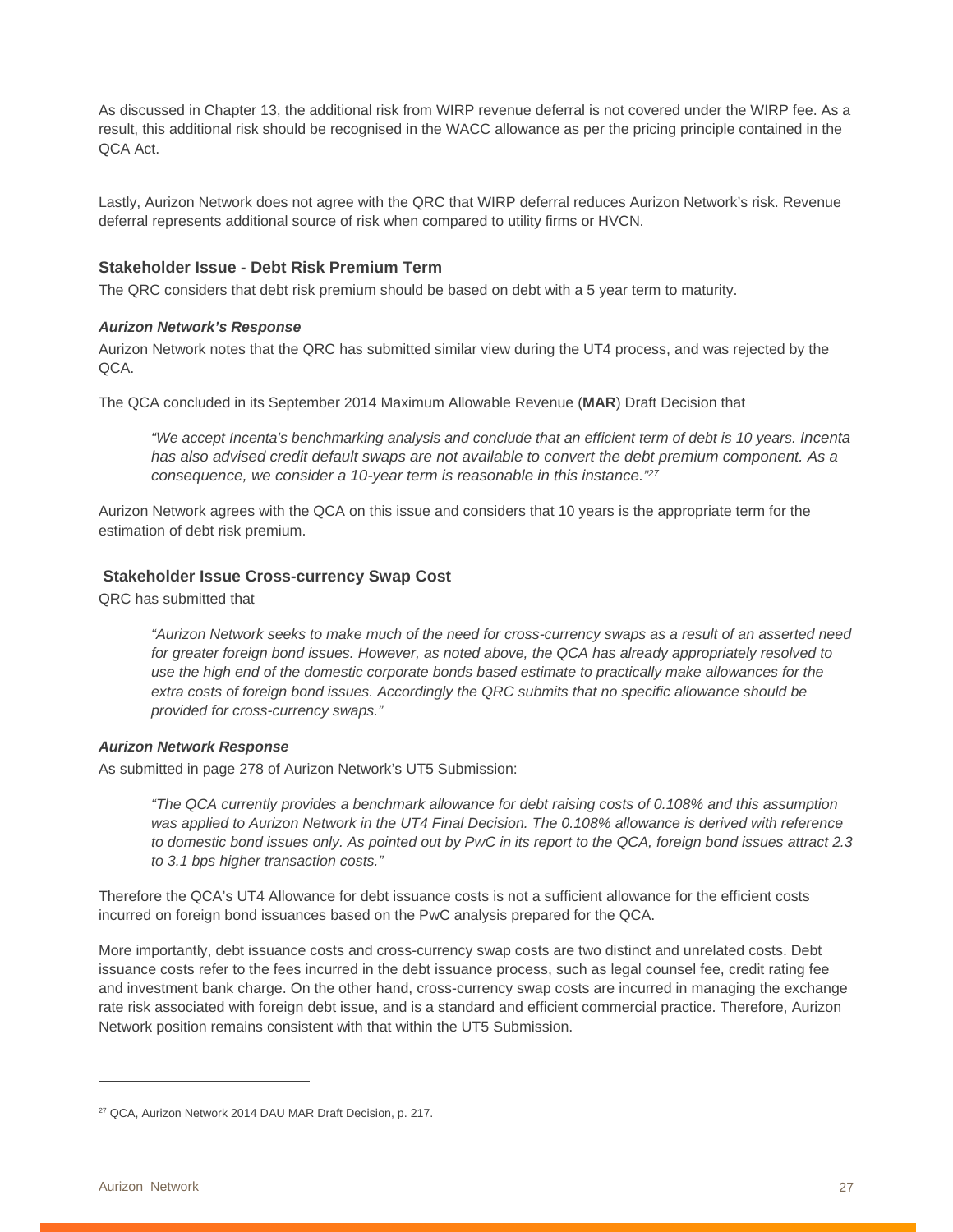# **12. Depreciation**

Stakeholders supported the continuation of the current depreciation arrangements. Aurizon Network's position remains consistent with that within the UT5 Submission.

# **Chapter 13 – Reference Tariffs**

#### **Stakeholder Issue - WIRP Deed arrangements and Deferrals**

The QRC in its response stated

- *a) "deferrals are net present value neutral for Aurizon Network deferrals are about allocation of costs and risks as between users, not a risk to Aurizon Network; and*
- *b) Aurizon Network agreed to develop the WIRP infrastructure on the basis of access conditions in the WIRP Deed which most relevantly include:* 
	- *(1) an additional return through the WIRP Fee for risks above that borne in relation to the existing network (which are compensated for through the regulated WACC); and*
	- *(2) provision for recovery of the additional capital if the WIRP investment is ever subject to optimisation (such that it is misleading for Aurizon Network to suggest that deferrals represent a risk to recovery of the capital).*

*In other words, Aurizon Network's risks from deferrals have been entirely compensated for by the WIRP Deed arrangements and it is not appropriate that those asserted risks to automatically result in such deferrals coming to an end."28*

#### *Aurizon Network's Response*

The WIRP Deeds are confidential as between Aurizon Network and the WIRP Customers. However, the QCA considered the WIRP Deeds during its approval of the WIRP Access Conditions, and will be aware that the WIRP Deeds do not fully protect Aurizon Network from deferral risk, or from all forms of optimisation risk, as asserted by the QRC.

#### **Stakeholder Issue - Existing users and Deferrals**

Anglo American questions the application of expansion pricing principles and continues to be of the view that existing users should not be required to take any cross default risk of access seekers (i.e. competitors). This cross default risk is realised when expansion project volume does not materialise.

Anglo American also state there is no clearly established basis for the relevant deferred revenue tonnes coming on line to support this.

#### *Aurizon Network's Response*

Aurizon Network has applied the same pricing principles as approved by the QCA in its Final Decision on WIRP. If the WIRP expansion didn't exist or existing users were priced independently of WIRP, existing users would pay a higher tariff, compared to the socialised tariff under UT5. Existing users benefit from the positive contribution WIRP railings make through the socialisation of WIRP costs.

 $\overline{a}$ 

<sup>&</sup>lt;sup>28</sup> Aurizon Network 2017DAU QRC Submission, volume 2 Pricing Submission, 17 February 2017, page 51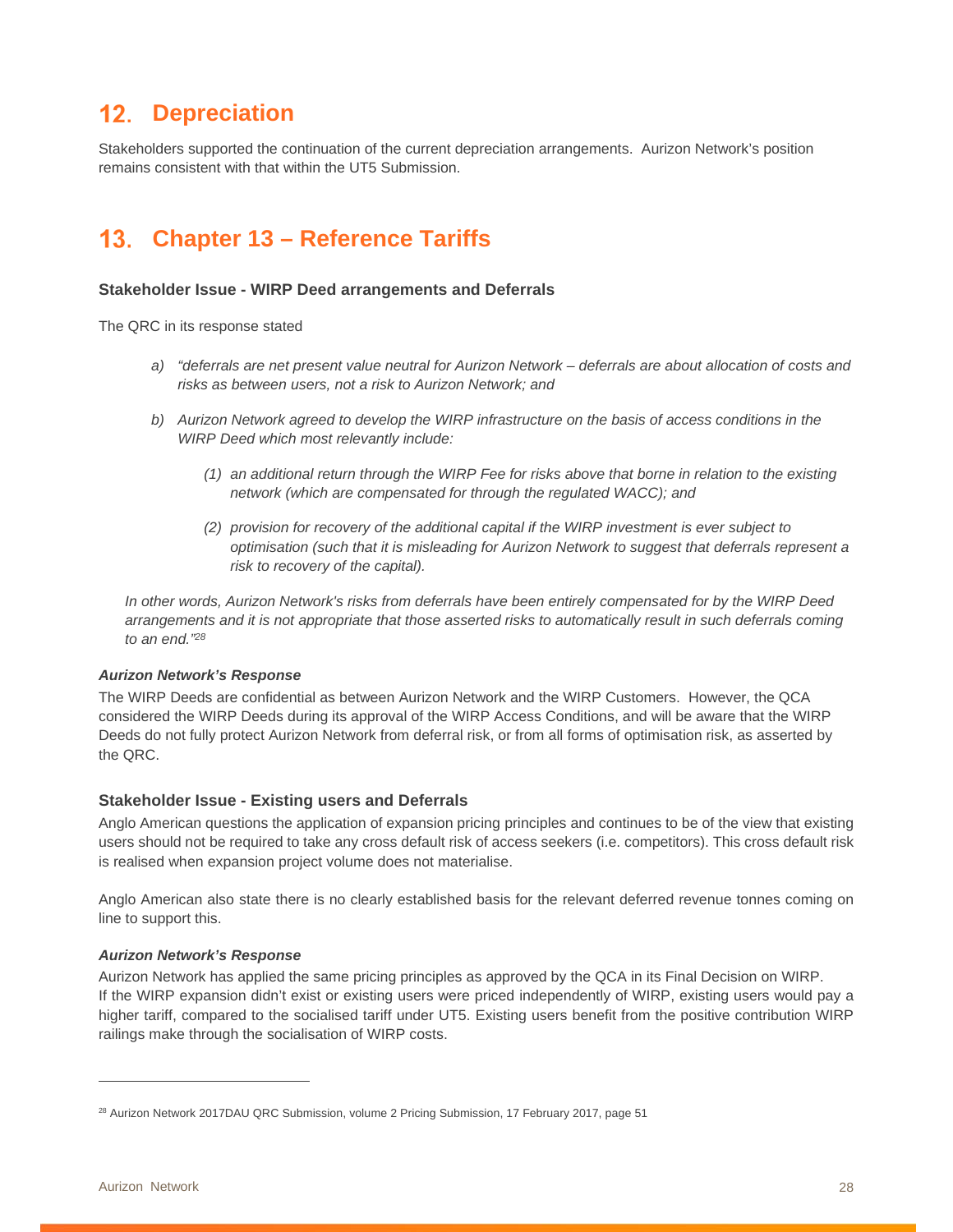Aurizon Network notes that the QCA will review and approve the final volumes forecasts but can confirm that the Aurizon Network calculations do not include volumes for mines that are not currently railing to WICET.

#### **Stakeholder Issue - Incremental costs for WIRP users**

Anglo American suggests that a portion of Common Costs (for various fixed services provided by Aurizon Network for train control and other Aurizon Network operations to be used by the expanding user) should also be included in the new Expansion Tariff.

#### *Aurizon Network's Response*

Under the UT5 proposal, charges recovered from a majority of WIRP users are sufficient to meet all their incremental costs and through socialisation, WIRP users make a contribution to the common costs of the Blackwater system, benefiting existing Blackwater users.

# **Other Revenue matters**

#### **Stakeholder Issue - Addressing the issue of AT5**

AO submission recommended:

- an obligation to complete an assessment on the form of regulation and pricing of the overhead power system and implement appropriate reforms no later than 31 December 2017;
- appropriate positive and negative incentives for narrow gauge locomotives in the Goonyella and Blackwater systems to prevent further decline in the electric utilisation, including a requirement for diesel services which are introduced after the date of the initial undertaking notice:
	- to make a contribution to the overhead power system commensurate to the associated costs being transferred to existing operators of electric services; or
	- to be subject to a reference train path multiplier which applies to the AT2, AT3 and AT4 tariff components.

#### *Aurizon Network Response*

Aurizon Network acknowledges the issues that the Aurizon Operations presents within its submission. Within its UT5 submission, Aurizon Network outlined the cost savings it has achieved that reduced ongoing electric traction costs and alleviate the cost pressures for users of electric traction within the CQCN.

In addition, Aurizon Network has already commenced a broader Stakeholder consultation process, with an aim of developing and submitting a DAAU to address the AT5 issue. Industry engagement on AT5 is critical to the success of any proposed solution, given its broad nature affecting both current and future stakeholders of the CQCN. Including the AT5 issue within UT5, would not allow sufficient time for Stakeholder collaboration to address the issue without impacting on the timely completion of UT5.

Aurizon Network is looking to develop the AT5 DAAU separately to the QCA's consideration of UT5. Aurizon Network will aim to submit the DAAU by 31 July 2017, however would look to submit earlier if a workable outcome with Stakeholders is achieved. Aurizon Network will look to keep the QCA informed of the AT5 DAAU development.

#### **Stakeholder Issue – Take or Pay Pooling**

PN and the DCCC raised issues with the current take-or-pay mechanisms.